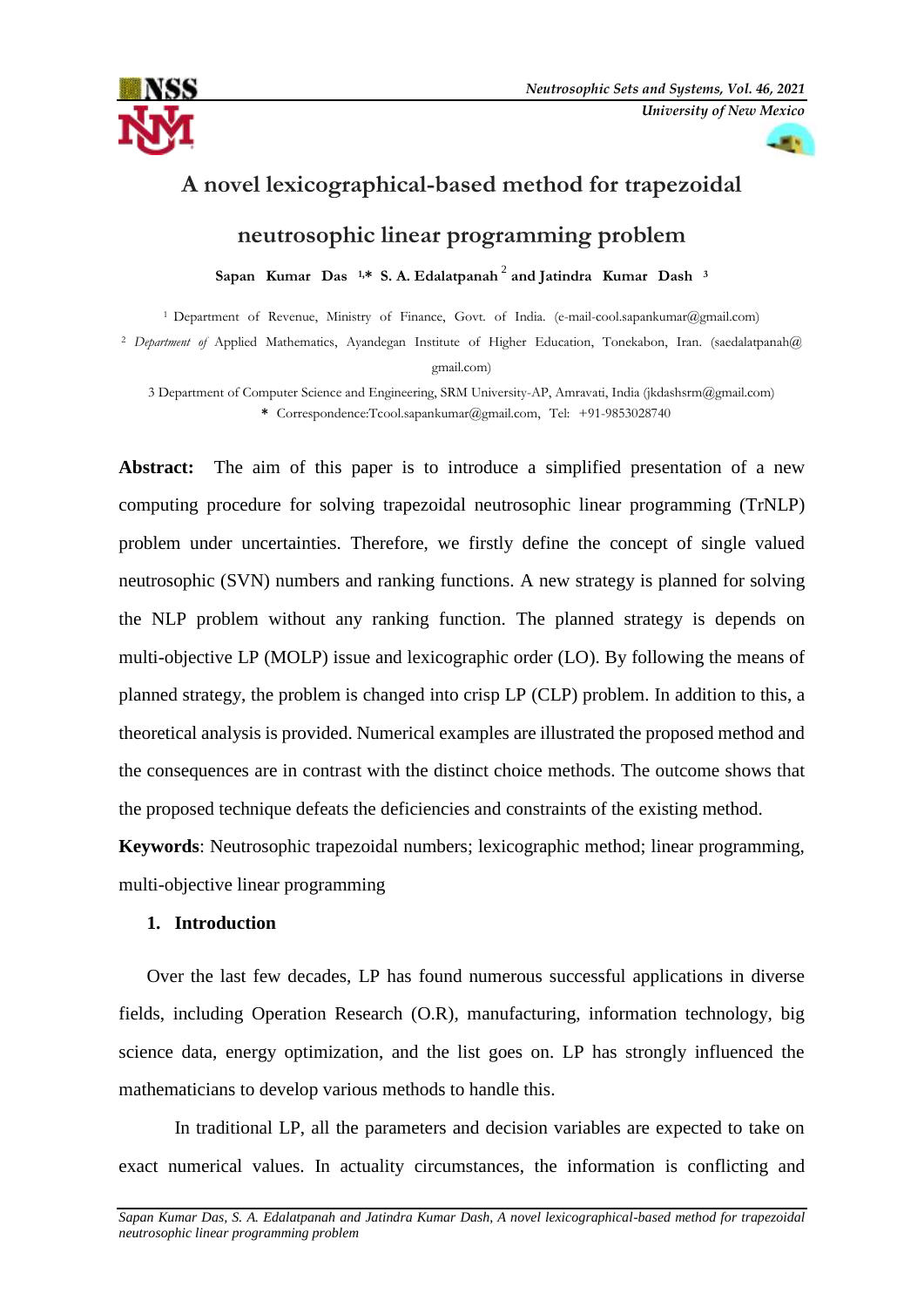undetermined. Due to uncertainty, the decision-maker cannot generally detail the issue in an all around characterized way and careful, nor can they in every case unequivocally anticipate the result of practical choices. For Example: In India, there are three candidates A, B, and C for M.P (Member of Parliament) contested in the election. If the probability is applied for the possible outcome, then the uncertainty can be known. Suppose that A wins is 45%, then there is a chance for loosing 55% too. In case of B, we say that 33% of winning chance, it does not mean that the probability that C wins is 22%, since there may be some NOTA votes (voters reject both all candidates) or not choosing any candidate. However, there is a chance of some error when calculating the possibility. From the above real examples, one may clear that the decision-makers (voters) cannot decide the outcome of the result accurately or precisely, because all the parameters are uncertain and imprecision. Therefore, the fuzzy set principle used to be delivered to handle such type of parameters by decision-makers. Firstly, the fuzzy set was once added by means of Zadeh[31]. The idea of selection making in fuzzy surrounding was proposed by Bellman and Zadeh[32]. Numerous researchers received this idea and stretched out it to take care of the linear programming issue. This problem is called fuzzy linear programming (FLP) problem.

There are two types of problems in the LP problem under a fuzzy environment: (i) symmetric (ii) non-symmetric, which was proposed by Zimmermann [1]. Many researchers [2,9,11-18,33-34] considered the problem of FLP and proposed various methods. The conception of the practical solution and  $\alpha$  methodical solutions of the FLP problem was proposed by Ramik [19]. Ghanbari et al. [29] introduced a technique for tackling fuzzy LP issues with crisp formulations of the fuzzy problem. Using the ranking function for tackling the FLP issue was established by Maleki et al. [20]. In the study, Mahadevi-Amiri and Nasiri [13] introduced the duality approach for solving the FLP problem. The concept of sensitivity analysis for solving the FLP problem was proposed by Ebrahimnejad [35]. Jimenez et al. [30] considered the problem of FLP using a ranking function to rank with fuzzy in objectives and to deal with inequality constraints. Wan and Dong [22] considered the possibility of LP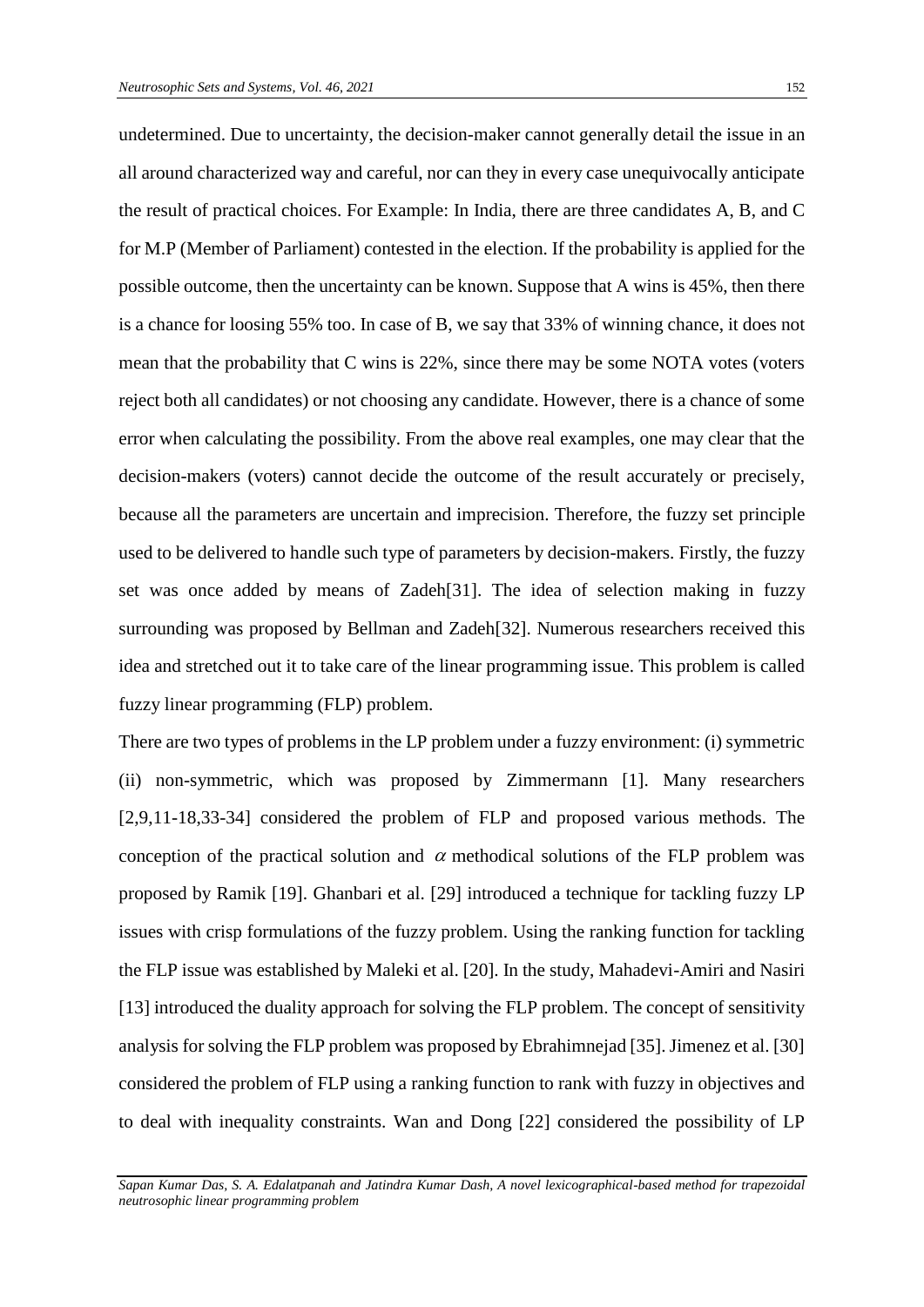issues having trapezoidal fuzzy numbers using multi-objective programming problems and using membership function. A new type of fuzzy symmetric trapezoidal fuzzy number was considered by Ganesan, and Veeramani [21], and the technique was solved in absence of changing to crisp LP problems. Ebrahimnejad and Tavana [4] introduce another technique for tackling FLP issues, and the authors convert the problem into a parallel crisp LP issue and the issue was solved by primal simplex method.

If the parameters, variables, and constraints are taken fuzzy numbers, then it is called fully fuzzy problems, and the linear programming is known as a fully fuzzy LP (FFLP) problem. Lotfi et al. (7) considered an FFLP problem with equality constraints and solved by using lexicographic order (Lo) for ranking symmetric triangular fuzzy numbers. A problem of FFLP with equality constraints and gives a unique solution based on ranking function was proposed by Kumar et al. [6]. Followed by the method [6], a few revisions to make the model well, when all is said in done, was proposed by Najafi and Edalatpanah [8]. In the study, Khan et al. [5] proposed a technique for solving the FFLP problem with triangular fuzzy numbers, and the authors give a solution without transforming them into a classical problem. Dehghan et al. [3] introduced some realistic technique to understand a FF linear system (FFLS) that are related to the common techniques. At that point they broadened another strategy utilizing Linear Programming (LP) for illuminating close and non-close fuzzy frameworks. Veeramani and Duraisamy [10] proposed another methodology of taking care of the FFLP issue utilizing the idea of closest symmetric triangular fuzzy number estimate with save anticipated interim. Ezati et al. [14] put in lexicographic method on fuzzy triangular numbers, and the MOLP issue acquainted another calculation with illuminate FFLP. Das et al. [25] proposed a lexicographic strategy for taking care of FFLP issues with equality and inequality constraints having trapezoidal fuzzy numbers. Das [26] proposed another method for solving the FFLP problem having triangular fuzzy numbers by using lexicographic order (Lo). Ozkok et al. [36] presented a strategy for solving the FFLP problem having mixed constraints.

*Sapan Kumar Das, S. A. Edalatpanah and Jatindra Kumar Dash, A novel lexicographical-based method for trapezoidal neutrosophic linear programming problem*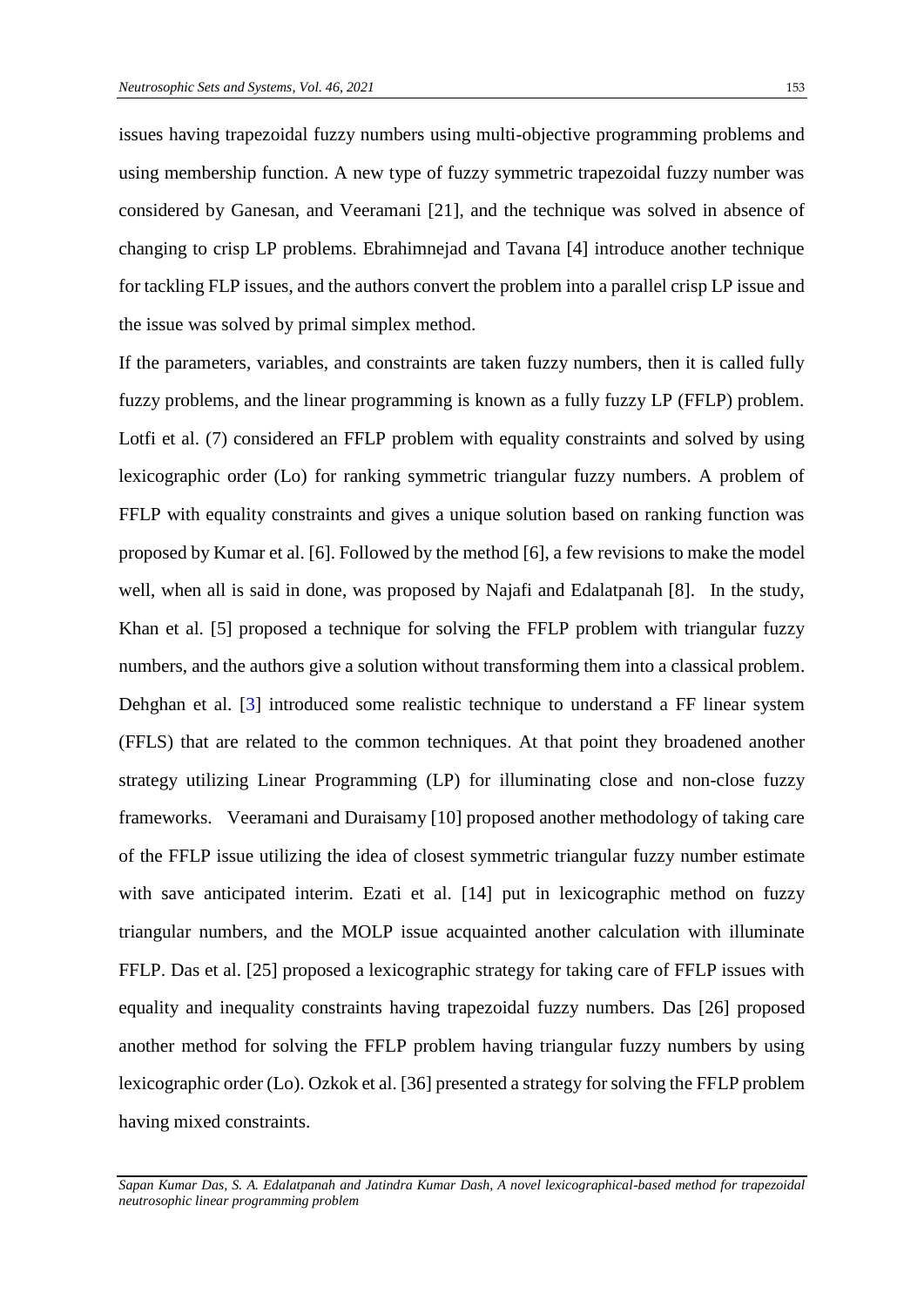Due to some drawbacks of the fuzzy set, they can handle only membership function and cannot handle other parameters of vagueness. Therefore, Atanassov [39] established the concept of intuitionistic fuzzy sets (IFS), which is a hybrid of fuzzy sets. They considered both membership and non-membership functions. Here also, some researchers focusing on the use of IFSs in the LP problem; see [53-57].

Still, in practical conditions, it is facing some difficulty in case of decision making due to incomplete information. Therefore, a new set theory was introduced, which contains incomplete, inconsistent, and indeterminate information. This tool is called the neutrosophic set (NS). Neutrosophy was presented by Smarandache [58] as another speculation of fuzzy sets and IFSs. Neutrosophy set might be described by three autonomous degrees, i.e. (i) truth-membership degree (T), (ii) indeterminacy membership degree (I), (iii) falsity membership degree (F).

Wang et al., [52] introduced a single value neutrosophic set (SVNS) problem for solving a practical problem. There are also some scholars [43-46,59] considered the problem of SVNS and applied it in practical problems like the educational and social sectors. The basic definitions and notion of neutrosophic number (NN) was introduced by Samarandache [50]. Some researchers [37,40-42] considered various problems like optimization problems and gave some strategy to solve them. Recently, Abdel-Basset et al. [38] using some ranking functions for the trapezoidal neutrosophic numbers, presented a novel technique for neutrosophic LP. Currently, a direct model for solving the LP problem having triangular neutrosophic numbers was proposed by Edalatpanah [49]. Ye et al. [51] introduced to find the optimal solution of the LP problem in NNs environment.

For the best of our mind, fewer studies have used trapezoidal neutrosophic numbers in LP problems. Recently, an exciting method was proposed by Abdel-Basset et al. [38] for solving neutrosophic LP (NLP) having parameters are represented trapezoidal neutrosophic numbers. Following the method of [38], some modifications was suggested by Singh et al. [60]. The authors have used two ranking functions for both maximization and minimization

*Sapan Kumar Das, S. A. Edalatpanah and Jatindra Kumar Dash, A novel lexicographical-based method for trapezoidal neutrosophic linear programming problem*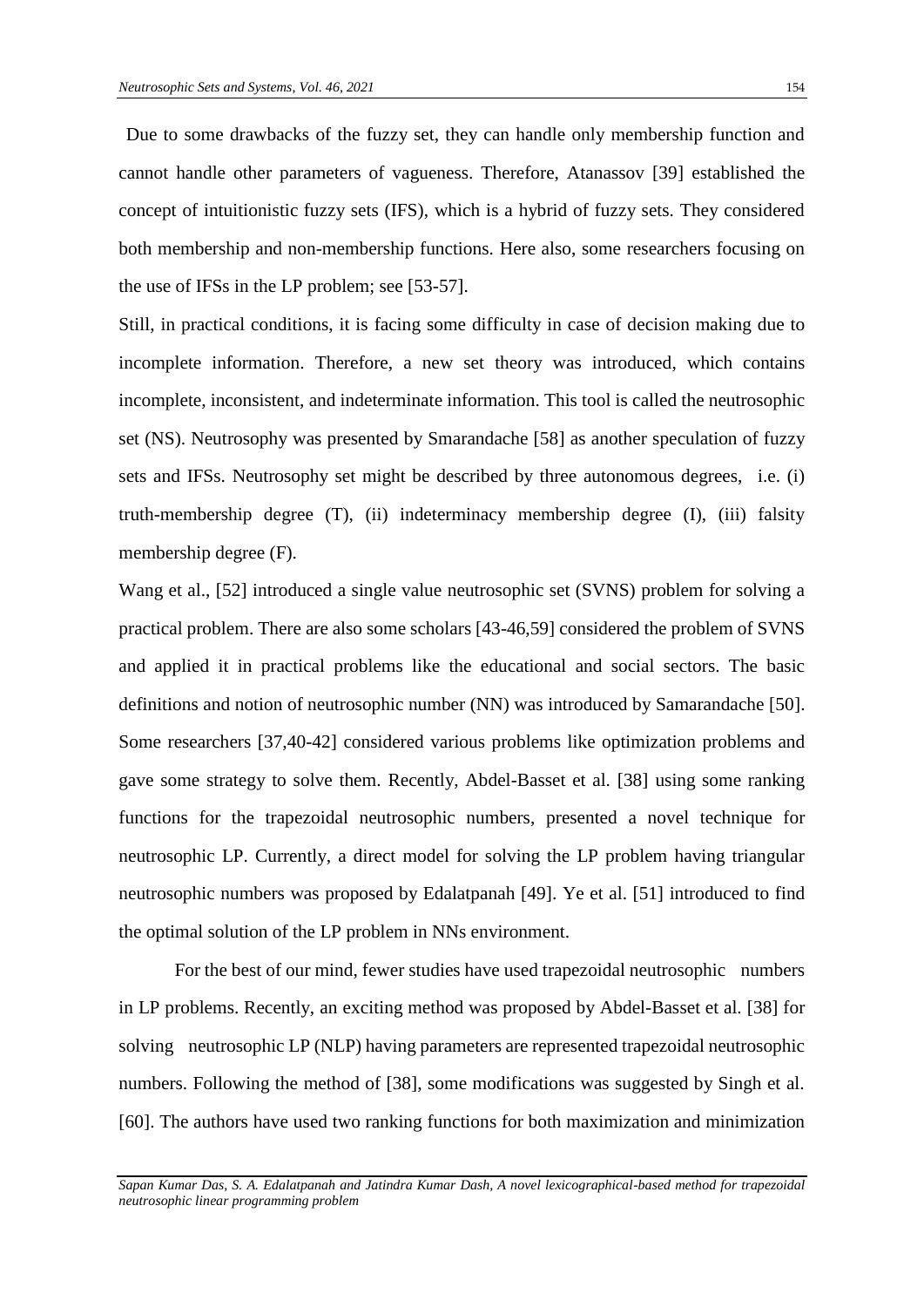separately. Now the problem of NP is transformed into a CLP problem and solved by the simplex method.

Using a ranking function in the solution strategies is a weak spot as the use of different ranking functions in a solution method might also result in obtaining different solutions. This weak spot is an inspiration for this investigation to present a solution method that is now not based on any ranking function. For this point, the LP with trapezoidal neutrosophic parameters is converted to a MOLP in which considering all the objective functions together gives an neutrosophic objective function value. By using the LO method, the obtained multi-objective crisp linear programming is changed into single CLP problem. As a preferred position of such methodology, it offers greater flexibility to decision maker. The obtained outcomes from the computational trials of the investigation exhibit the prevalence of the proposed multi-objective optimization method comparing to these of literature.

## **Contribution:**

The main advantage of neutrosophic set is that it's help the decision-makers making by considering truth degree, falsity degree and indeterminacy degree. Here indeterminacy degree is for the most part considered as a free factor which has a significant commitment in decision-making. Due to some uncertainty in real world problem, it is better to use TrNLP problem instead of classical LP problem. For avoiding the unrealistic modeling we used TrNLP model in practical situations. In this article, a TrLP issue is thought of, where all the coefficients are thought to be a trapezoidal neutrosophic numbers. Along these lines, we are proposing a calculation for taking care of TrNLP issue with the assistance of the newly developed LO. To best of our knowledge, it would be the first method to solve the TrNLP problem with help of LO. Thus, for the approval of created technique, direct correlation with relative strategies doesn't emerge. Another Diet outline issue is delineated to show the effectiveness and utilization of our technique, in actuality, issue.

## **Motivation**

*Sapan Kumar Das, S. A. Edalatpanah and Jatindra Kumar Dash, A novel lexicographical-based method for trapezoidal neutrosophic linear programming problem*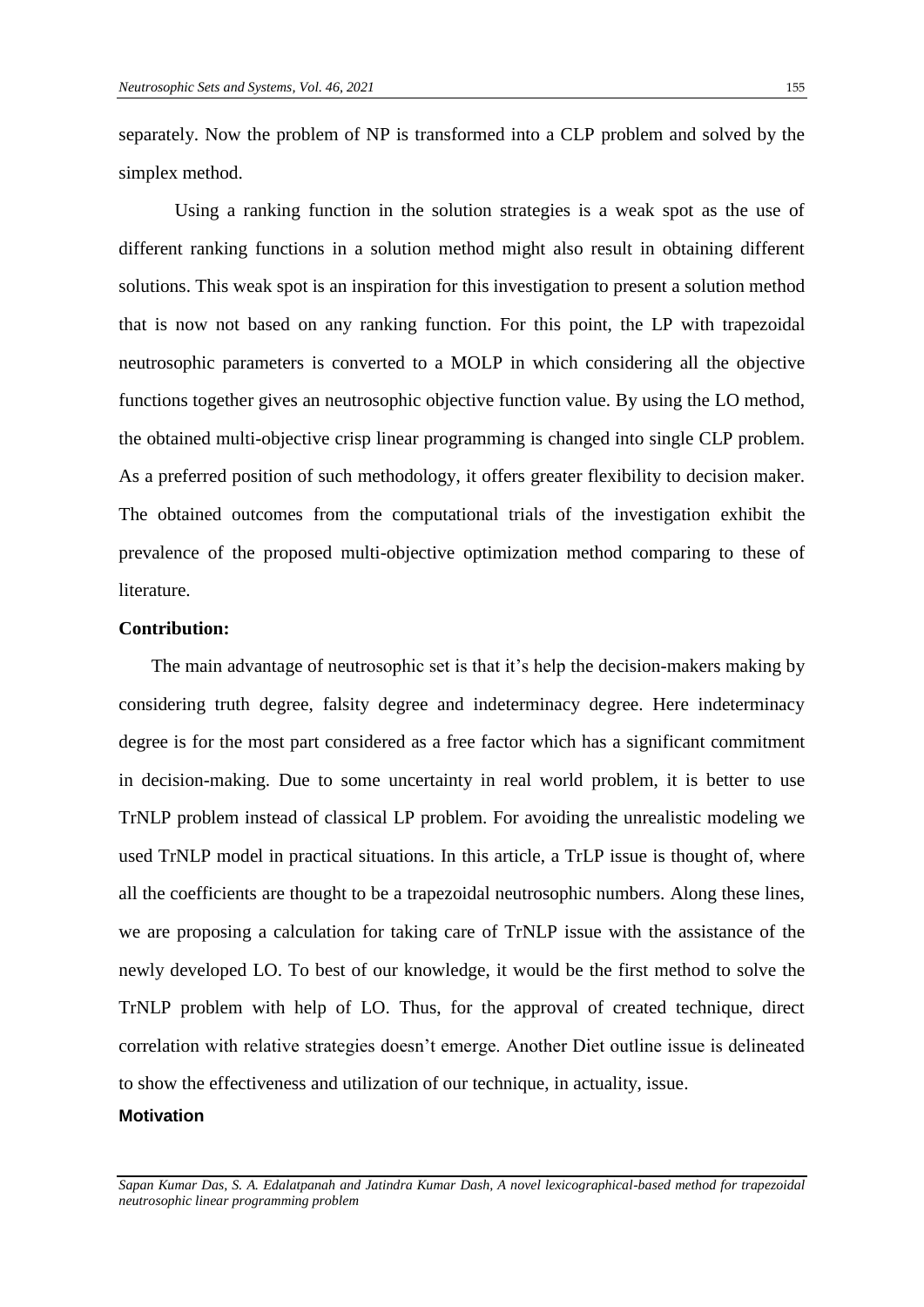Neutrosophic sets plays an important role in uncertainty modeling. The development of uncertainty theory plays a fundamental role in formulation of real-life scientific mathematical model, structural modeling in engineering field, medical diagnoses problem etc. Recently, some of researchers have introduced their model to solve TrNLP problem by using ranking function. How can we implement it in a linear programming based operation research problem? Is it possible to apply in real life problem? Still there is no method for applying LO technique in TrNLP problem. From this aspect we try to extend this research article.

### **Novelties**

In this current decade, researchers have exposed their considerations to make progress with the theories related to neutrosophic area and constantly try to endorse its sufficient scope applications in dissimilar branches of neutrosophic domain. However, justifying all the views connecting to TrNLP theory our main objective is to support the theory efficiently with these following points.

- 1. Introduced LO function and its efficiency.
- 2. Application of TrNLP problem.

3. Compared the results with previous established results.

1.1 The rest of the paper is orchestrated in the accompanying way. Some basic definitions and notations are present in Section 2. In Section 3, the general form of FFLP with new method is presented. To show the applications of the proposed method, some real life problem and comparison analysis are discussed in Section 4. In Section 5, advantages of the proposed method over some existing methods are discussed. Finally, the conclusion is been drawn in the last section.

2. Preliminaries

In this area, we present some fundamental definitions and arithmetic operations on neutrosophic sets.

*Sapan Kumar Das, S. A. Edalatpanah and Jatindra Kumar Dash, A novel lexicographical-based method for trapezoidal neutrosophic linear programming problem*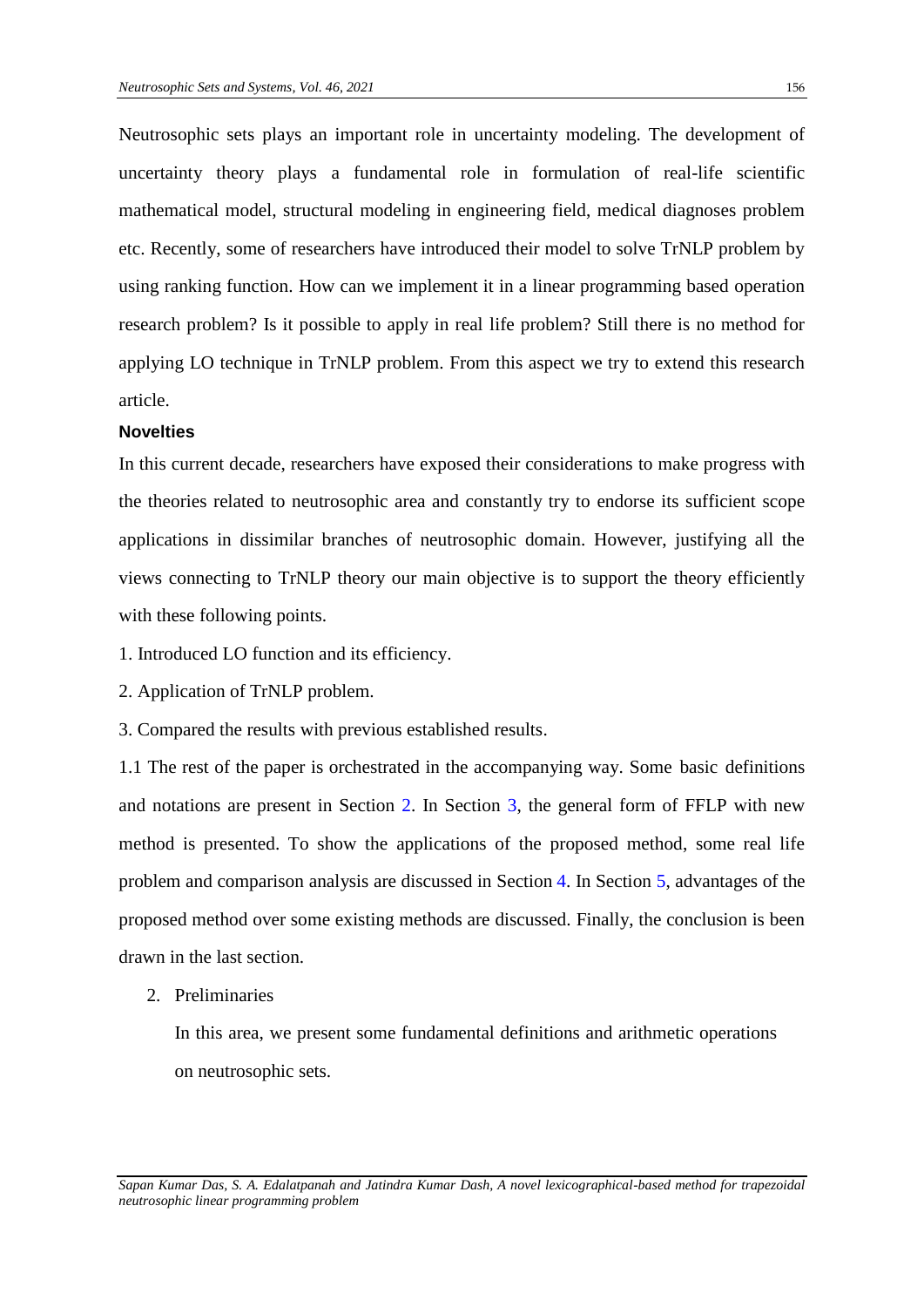**Definition 1** [28]. A set  $\mathbf{E}_{ne}$  in the universal discourse *X*, which is denoted generically by *x*, is said to be a neutrosophic set if  $\tilde{E}_{n_e} = \{ \langle x : [\alpha_{\tilde{E}_{n_e}}(x), \beta_{\tilde{E}_{n_e}}(x), \delta_{\tilde{E}_{n_e}}(x)] \rangle : x \in X \}$ . The set is *characterized by a* truth-membership function i.e. degree of confidence:  $\alpha_{\tilde{E}_{n_e}}(x)$ :  $X \rightarrow [0,1]$ , an indeterminacy membership function i.e. degree of uncertainty:  $\beta_{\tilde{E}_{n}}(x): X \to [0,1]$  and a falsity-membership function: degree of falsity:  $\delta_{\tilde{E}_{n_e}}(x)$ :  $X \rightarrow [0,1]$  *.* SVN satisfies the condition:

$$
0 \leq \alpha_{\tilde{E}_{ne}}(x) + \beta_{\tilde{E}_{ne}} \mathcal{K} \oplus \delta_{\tilde{E}_{ne}} x \leq \mathfrak{F}.
$$

**Definition 2** [28]. For SVNSs *A* and *B*,  $A \subseteq B$  if and only if **Definition 2** [28]. For SVNSs *A* and *B*, *A*  $\subseteq$  *B* if and  $\alpha_{\tilde{E}_{ne}}$  *A*(*x*)  $\leq \alpha_{\tilde{E}_{ne}}$  *B*(*x*),  $\beta_{\tilde{E}_{ne}}$  *A*(*x*)  $\geq \beta_{\tilde{E}_{ne}}$  *B*(*x*) *and*  $\delta_{\tilde{E}_{ne}}$  *A*(*x*)  $\geq \delta_{\tilde{E}_{ne}}$  *B*(*x*) for

**Definition 3** [38]. A trapezoidal neutrosophic number (TrNNs) is denoted by  $\tilde{M}_{n_e} = \langle (p^l, q^l, r^l, s^l), (\mu, v, \omega) \rangle$  whose the three membership functions for the truth, indeterminacy, and falsity of x can be defined as follows:

$$
\alpha_{s_{n_e}}(x) = \begin{cases}\n\frac{\left(x - p^l\right)}{\left(q^l - p^l\right)} \mu & \text{p}^l \leq x \leq q^l, \\
\mu & \text{q}^l \leq x \leq r^l, \\
\frac{\left(s^l - x\right)}{\left(s^l - r^l\right)} \mu & \text{r}^l \leq x \leq s^l, \\
0 & \text{otherwise.}\n\end{cases}
$$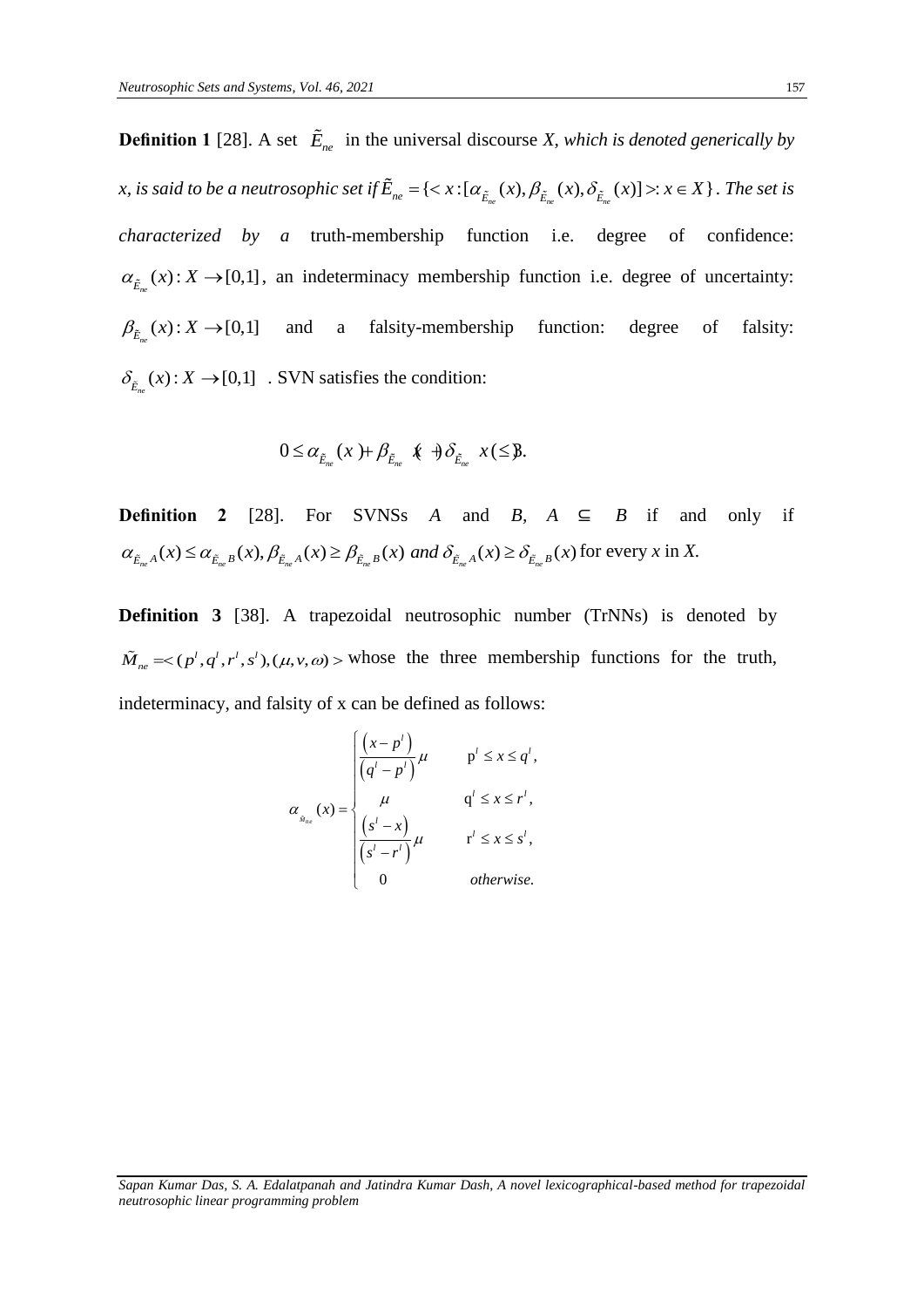$$
\beta_{\tilde{M}_{ne}}(x) = \begin{cases}\n\frac{\left(q^{l} - x\right)}{\left(q^{l} - p^{l}\right)}v, & p^{l} \leq x \leq q^{l}, \\
v, & q^{l} \leq x \leq r^{l}, \\
\frac{\left(s^{l} - x\right)}{\left(s^{l} - r^{l}\right)}v, & r^{l} \leq x \leq s^{l}, \\
1, & \text{otherwise.} \\
\frac{\left(\frac{q^{l} - x\right)}{\left(q^{l} - p^{l}\right)}\omega, & p^{l} \leq x \leq q^{l}, \\
\frac{\omega}{\left(q^{l} - p^{l}\right)}\omega, & q^{l} \leq x \leq r^{l}, \\
\frac{\omega}{\left(s^{l} - r^{l}\right)}\omega, & q^{l} \leq x \leq r^{l}, \\
\frac{\omega}{\left(s^{l} - r^{l}\right)}\omega, & r^{l} \leq x \leq s^{l}, \\
1, & \text{otherwise.}\n\end{cases}
$$

Where,  $0 \le \alpha_{\tilde{E}_{ne}}(x) + \beta_{\tilde{E}_{ne}}(x) + \delta_{\tilde{E}_{ne}}(x) \le 3, x \in \tilde{M}_{ne}$ . Additionally, when  $p' \ge 0$ ,  $\tilde{M}_{ne}$  is called a nonnegative TrNN. Similarly, when  $p^l < 0$ ,  $\overline{M}_{ne}$  becomes a negative TrNN.

*neutrosophic linear programming problem* **Definition 4** [38]. Suppose 1 1 1 1 1 1 1 ( , , , ),( , , ) *a a a a M p q r s ne* and 2 2 2 2 2 2 2 ( , , , ),( , , ) *a a a a N p q r s ne* be two TNNs. Then the arithmetic relations are defined as: 1 2 1 2 1 2 1 2 1 2 1 2 1 2 ( ) ( , , , ),( , , ) *a a a a a a a a ne ne i M N p p q q r r s s* 1 2 1 2 1 2 1 2 1 2 1 2 1 2 ( ) ( , , , ),( , , ) *a a a a a a a a ne ne ii M N p s q r r q s p* 1 2 1 2 1 2 1 2 1 2 1 2 1 2 1 1 ( ) ( , , , ),( , , , ) 0, 0, *a a a a a a a a a a ne ne iii M N p p q q r r s <sup>s</sup> if <sup>p</sup> <sup>q</sup>* 1 1 1 1 1 1 1 1 1 1 1 1 1 1 ( , , , ),( , , ) , 0 ( ) ( , , , ),( , , ) , 0 *a a a a ne a a a a p q r s if iv M s r q p if* 1 1 1 1 1 2 1 2 1 2 1 2 2 2 2 2 1 1 1 1 1 2 1 2 1 2 1 2 2 2 2 2 1 1 1 1 1 2 1 2 1 2 1 2 2 2 2 ( , , , ); ( ) ( , , , ( , , ) ( 0, 0) ( , , ) ( 0, 0) ( , , ); ( , , ) , ; ) ( *a a a a a a a a a a a a a a a a a a a a a a a a ne a a n a a e if s s i p q r s s r q p <sup>M</sup> s r q p v N s r q p s r q p p q r s s s f s if* <sup>2</sup> 0, 0) *a a s* 

**Definition 5. [38]** A ranking function of neutrosophic numbers is a function  $R: N(R) \rightarrow R$ , where  $N(R)$  is a set of neutrosophic numbers characterized on set of real numbers, which convert each neutrosophic number into the real line.

*Sapan Kumar Das, S. A. Edalatpanah and Jatindra Kumar Dash, A novel lexicographical-based method for trapezoidal*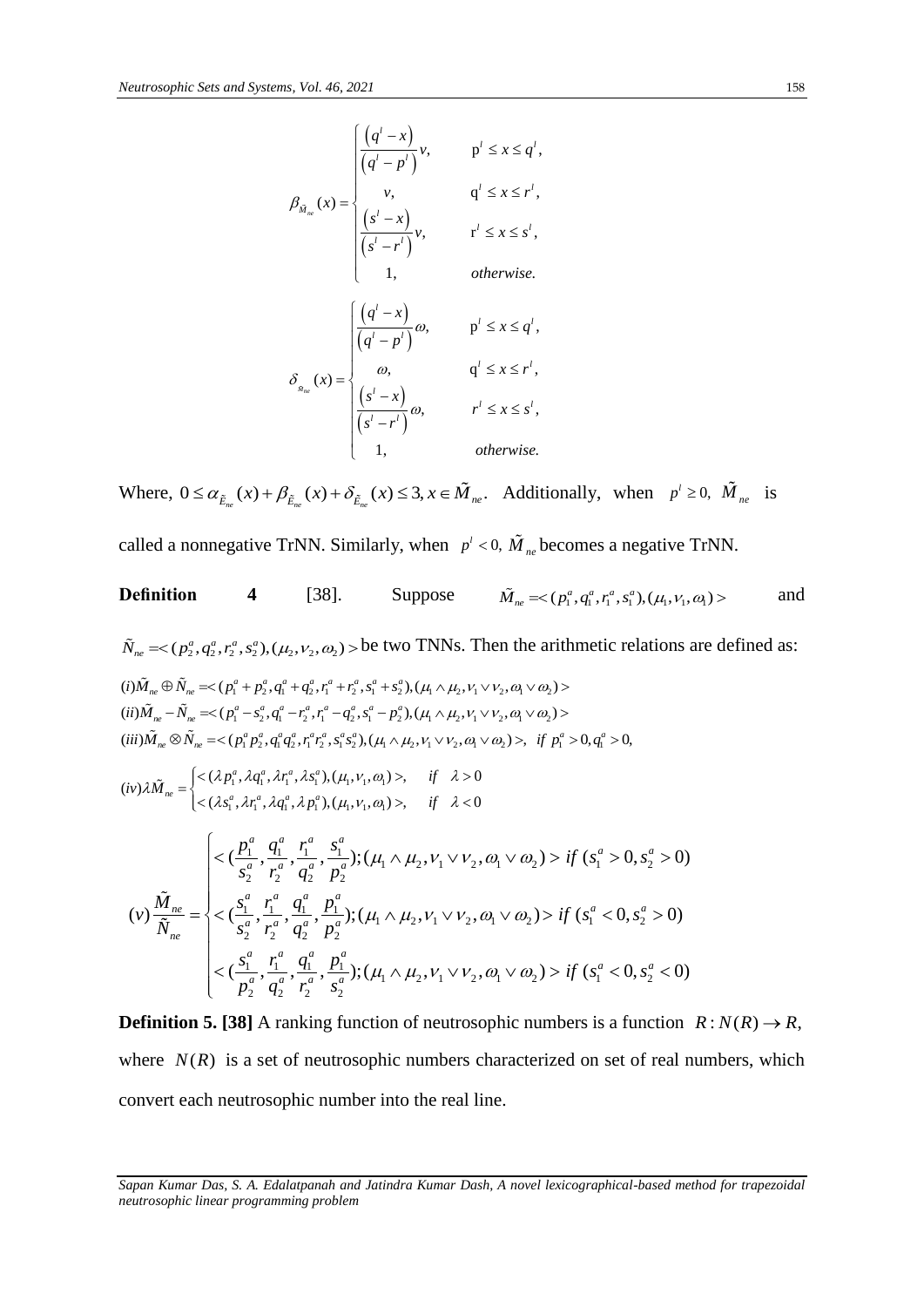Let 
$$
\tilde{M}_{ne} = \langle (p_1^a, q_1^a, r_1^a, s_1^a), (\mu_1, v_1, \omega_1) \rangle
$$
 and  $\tilde{N}_{ne} = \langle (p_2^a, q_2^a, r_2^a, s_2^a), (\mu_2, v_2, \omega_2) \rangle$  be two

trapezoidal neutrosophic numbers (TrNN), at that point:

- 1. If  $R(\tilde{M}_{ne}) > R(\tilde{N}_{ne})$  then  $\tilde{M}_{ne} > \tilde{N}_{ne}$ .
- 2. If  $R(\tilde{M}_{ne}) < R(\tilde{N}_{ne})$  then  $\tilde{M}_{ne} < \tilde{N}_{ne}$ .
- **3.** If  $R(\tilde{M}_{ne}) = R(\tilde{N}_{ne})$  then  $\tilde{M}_{ne} = \tilde{N}_{ne}$ .

**Definition 6** Let  $\tilde{M}_{ne} \ll (p_1^a, q_1^a, r_1^a, s_1^a), (\mu_1, \nu_1, \omega_1) >$  and  $\tilde{N}_{ne} \ll (p_2^a, q_2^a, r_2^a, s_2^a), (\mu_2, \nu_2, \omega_2) >$  be be any two neutrosophic trapezoidal numbers, then  $p_1^a = p_2^a$ ,  $q_1^a = q_2^a$ ,  $r_1^a = r_2^a$ ,  $s_1^a = s_2^a$ ,  $\mu_1 = \mu_2, \nu_1 = \nu_2$ , and  $\omega_1 = \omega_2$ .

#### **3. Proposed method**

Consider the standard form of neutrosophic linear programming (NLP) problem with *m* constraints and *n* variables having all coefficients and resources are represented trapezoidal neutrosophic numbers as follows:

maximize (minimize) 
$$
(\tilde{c}' y)
$$
  
s.t  
 $\tilde{D} y \leq \tilde{h},$   
 $y \geq 0.$  (1.1)

After all  $\tilde{D} = \left[d_{ij}\right]_{m \times n}$  is the coefficient matrix,  $\tilde{h} = \left[\tilde{h}_{1}, \tilde{h}_{2}, \tilde{h}_{3}, \dots, \tilde{h}_{m}\right]$  $\tilde{h} = \left[ \tilde{h}_1, \tilde{h}_2, \tilde{h}_3, \dots, \tilde{h}_m \right]$  is the trapezoidal neutrosophic available resource vector,  $\tilde{c} = [\tilde{c}_1, \tilde{c}_2, \tilde{c}_3, \dots, \tilde{c}_n]$  $\tilde{c} = [\tilde{c}_1, \tilde{c}_2, \tilde{c}_3, \dots, \tilde{c}_n]^T$  is the target coefficient and *y* is the selection variable vector.

Let  $\tilde{r}$ ,  $y^*$  be a possible location and an actual most effective answer of issue (1.1), individually. In the event that there exist an  $y \in \tilde{r}$  so as to fulfils the constraint  $Dy \leq h$ , then,  $\tilde{c}^T y \geq \tilde{c}^T y^*$ , then y is also an novel optimal solution of problem (1.1) and is called an substitute exact optimal solution.

*Sapan Kumar Das, S. A. Edalatpanah and Jatindra Kumar Dash, A novel lexicographical-based method for trapezoidal neutrosophic linear programming problem*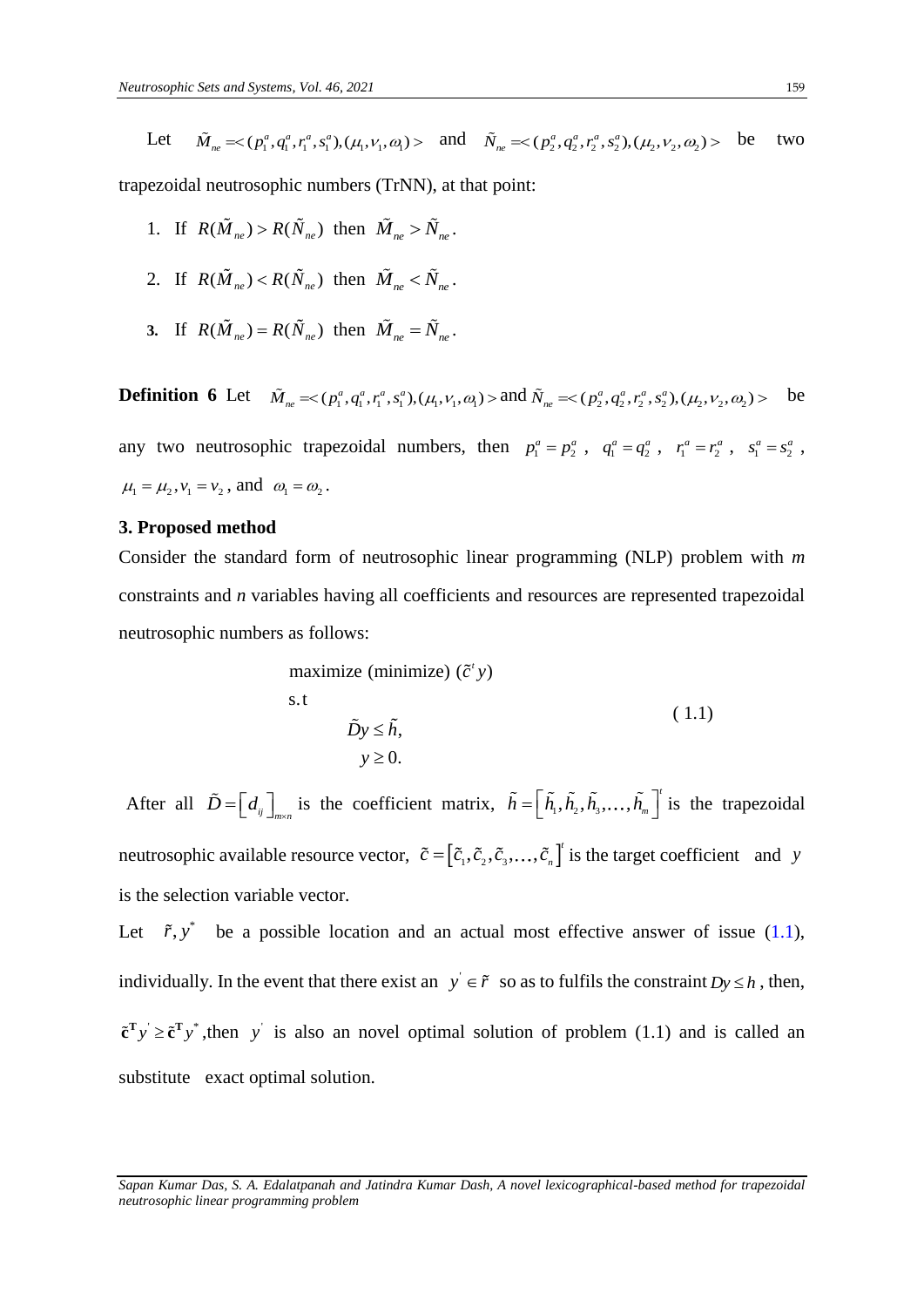The objective function of model (1.1) is a TrNN as  $\tilde{z} = ((\mathbf{c}'_1)^T y, (\mathbf{c}'_2)^T y, (\mathbf{c}'_3)^T y, (\mathbf{c}'_4)^T y, \mu_1 y, \nu_1 y, \omega_1 y)$ . This objective function should be maximized as a TrNN. The constraints of model (1.1) is a TrNN consider as: as a TrNN. The constraints of model (1.1) is<br>  $\tilde{D} = (d_1^l, d_2^l, d_3^l, d_4^l; \mu_d, v_d, \omega_d), \tilde{h} = (h_1^l, h_2^l, h_3^l, h_4^l; \mu_h, v_h, \omega_h)$ .

The steps of the proposed method are as follows:

**Step 1:** By utilizing definition 3 and 4, the issue (1.1) might be composed as by the accompanying multi-objective structure for example<br> **maximize** (**minimize**)  $\{(c_1^l)^t y, (c_2^l)^t y, (c_3^l)^t y, (c_4^l)^t y; (\mu_1) y, (\nu_1) y, (\omega_1 y)\}\$ 

maximize (minimize) {
$$
(c_1^l)^t y, (c_2^l)^t y, (c_3^l)^t y, (c_4^l)^t y, (\mu_1) y, (\nu_1) y, (\omega_1 y)
$$
} (2.2)

**s.t** 

maximize (minimize) {
$$
(c_1^l)^t y, (c_2^l)^t y, (c_3^l)^t y, (c_4^l)^t y; (\mu_1) y, (\nu_1) y, (\alpha_1 y)
$$
}  
s.t  
{ $(d_1^l)y, (d_2^l)y, (d_3^l)y, (d_4^l)y; (\mu_d) y, (\nu_d) y, (\omega_d) y$ }  $\leq \{(h_1^l)y, (h_2^l)y, (h_3^l)y, (h_4^l)y; (\mu_h) y, (\nu_h) y, (\omega_h) y\}$ 

 $y \geq 0$ .

Step-2. Now the issue (2.2) is changed into the accompanying MOLP issue: min *imize* (max *imize*)  $Z_1 = (\mathbf{c}'_2)^T y - (\mathbf{c}'_1)^T y$ 

max *imize* (min *imize*)  $Z_2 = \left(\mathbf{c}_2^l\right)^T$ *imize* (min*imize*) $Z_2 = (\mathbf{c}'_2)^T y$  $\mathbf{r}_{3} = \frac{1}{2} \left( \left( \mathbf{c}_{2}^{l} \right)^{T} y + \left( \mathbf{c}_{3}^{l} \right)^{T} y \right).$ max *imize* (min *imize*)  $Z_3 = \frac{1}{2} \left( \left( \mathbf{c}'_2 \right)^T y + \left( \mathbf{c}'_3 \right)^T y$  $\text{maximize}(\text{min}\ \text{imize}\) Z_4 = \left(\mathbf{c}_4^l\right)^T y - \left(\mathbf{c}_3^l\right)^T y$ max *imize* (min *imize*)  $Z_5 = (\mu_1) y + (\omega_1) y$ max *imize* (min *imize*)  $Z_6 = (v_1) y$ 

min *imize (max imize)*  $Z_7 = (\omega_1 y) - (\mu_1) y$ 

Subject to  $(3.3)$ 

 $d_1^l y \leq h_1^l$  $d_1^l y \leq h_2^l$  $d_3^l y \leq h_3^l$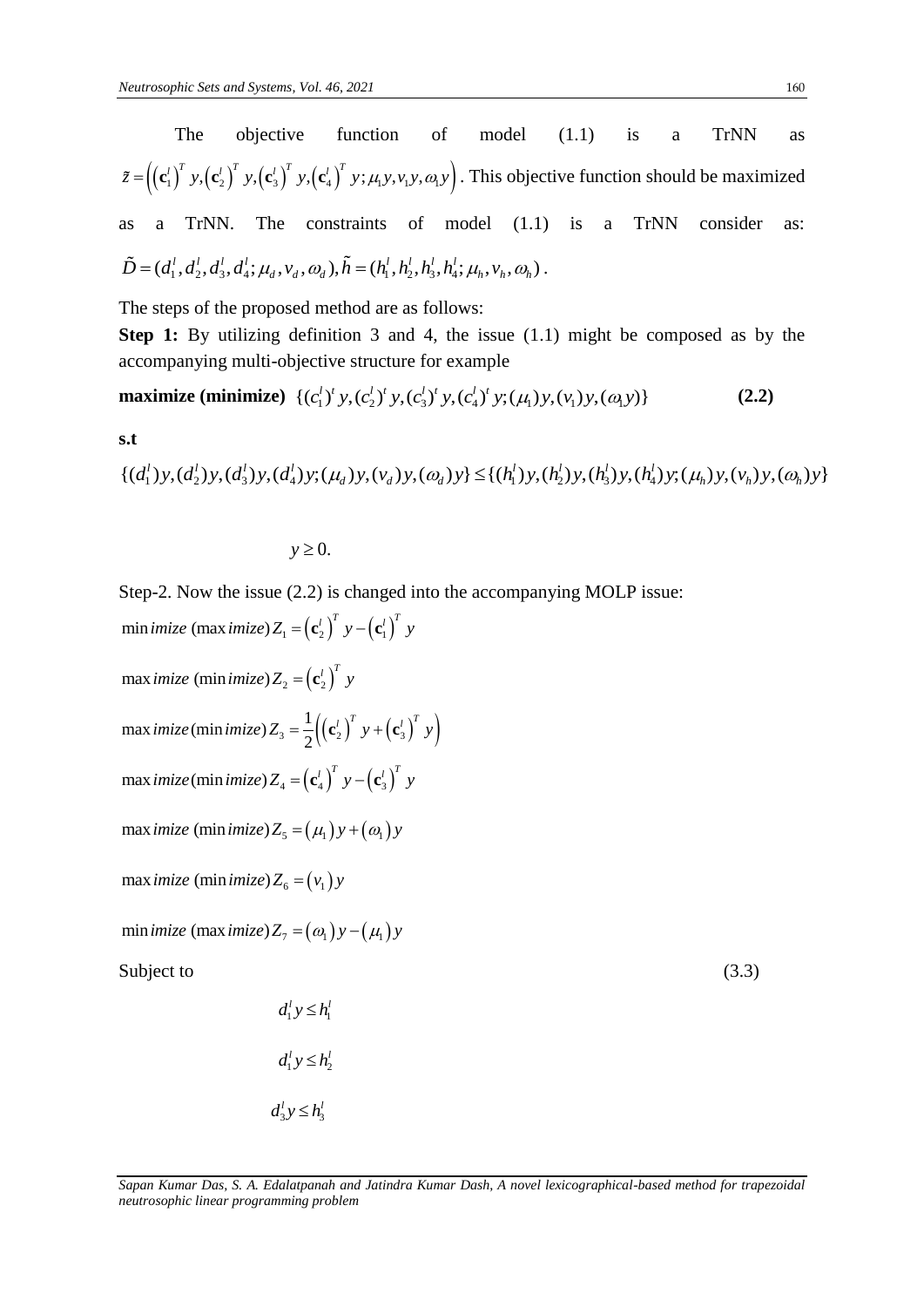$$
d_4^l y \le h_4^l
$$
  

$$
\mu_d y \le \mu_h
$$
  

$$
v_d y \le v_h
$$
  

$$
\omega_d y \le \omega_h
$$
  

$$
y \ge 0.
$$

**Step-3.** Presently the issue (3.3) is likewise a MOLP issue. In objective functions, the lexicographic technique will be utilized to get lexicographic optimal solution of issue (3.3), we have:

$$
\text{min}\,\text{imize}\,\,(\text{max}\,\text{imize})\,Z_1 = \left(\mathbf{c}_2^l\right)^T y - \left(\mathbf{c}_1^l\right)^T y \tag{4.4}
$$

Subject to

$$
d_1^l y \le h_1^l
$$
  
\n
$$
d_1^l y \le h_2^l
$$
  
\n
$$
d_3^l y \le h_3^l
$$
  
\n
$$
d_4^l y \le h_4^l
$$
  
\n
$$
\mu_d y \le \mu_h
$$
  
\n
$$
\nu_d y \le \nu_h
$$
  
\n
$$
\omega_d y \le \omega_h
$$
  
\n
$$
y \ge 0.
$$

If  $(4.4)$  has a special best solution, at that point it is an ideal arrangement of  $(2.2)$ . Else ourselves continue to following pace.

Step-4. Tackle the accompanying issue above ideal arrangement that is discovered in step-3 as succeed:

max *imize* (min *imize*) 
$$
Z_2 = (c_2')^T y
$$
 (5.5)

Subject to

*Sapan Kumar Das, S. A. Edalatpanah and Jatindra Kumar Dash, A novel lexicographical-based method for trapezoidal neutrosophic linear programming problem*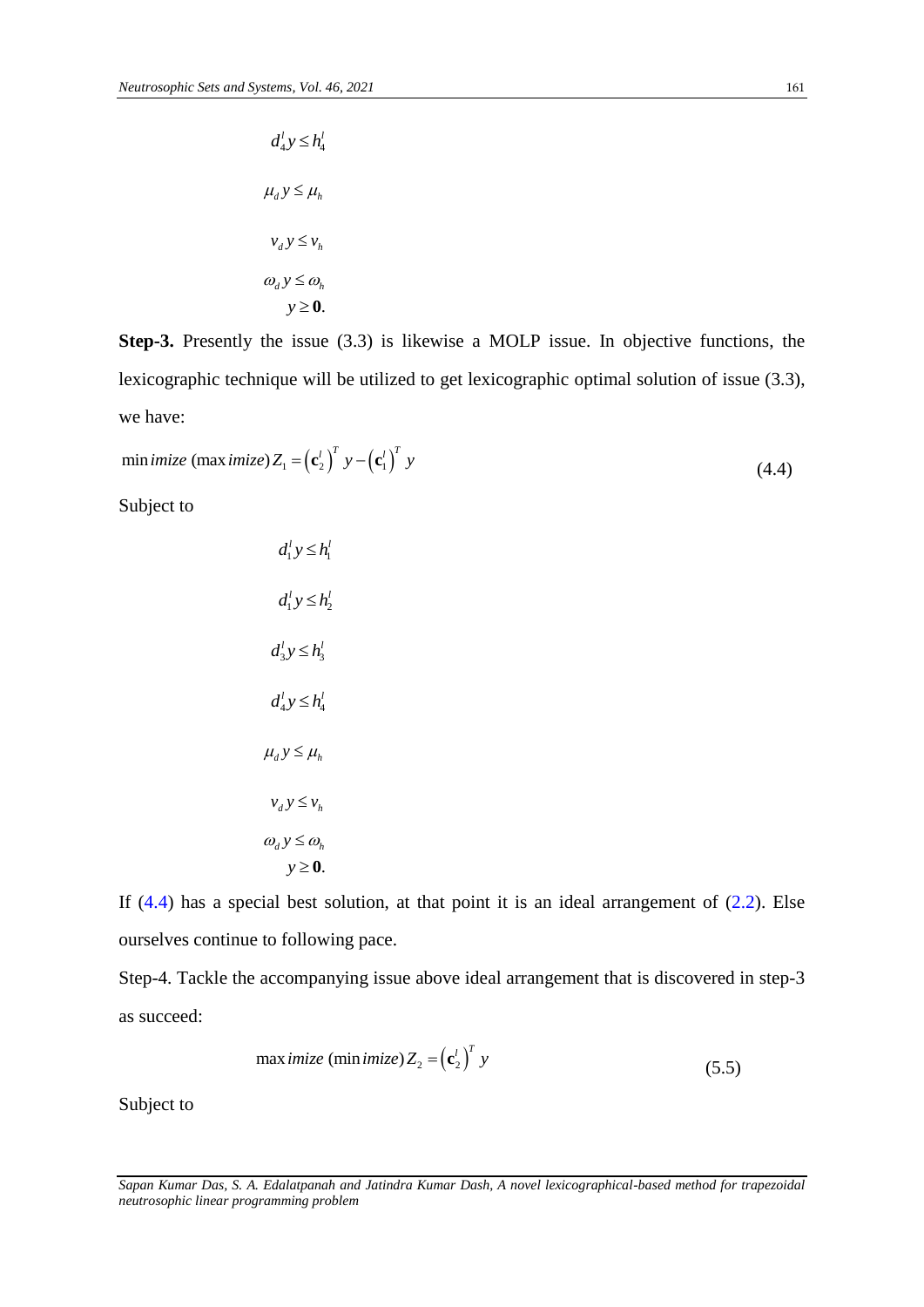$$
\left(\mathbf{c}_{2}^{l}\right)^{T} y - \left(\mathbf{c}_{1}^{l}\right)^{T} y = J
$$

all constraints of problem (4.4).

Where J is the optimal value of the Problem  $(4.4)$ . In the event that  $(5.5)$  has a novel optimal result, at that point it is an ideal result of (2.2) and stop. In any case go to the following step. Step-5. Tackle the accompanying issue above the ideal results that are observed in step-4 as succeed:

max *imize* (min *imize*) 
$$
\frac{1}{2} ((c_2^l)^t y + (c_3^l)^t y)
$$
 (6.6)

Subject to

$$
(c_2^l)^t y = K
$$

$$
(c_2^l)^T y - (c_1^l)^T y = J
$$

all constraints of problem (4.4).

where  $K$  is the optimal value of the problem  $(5.5)$ . If  $(6.6)$  has a novel optimal solution, at that point it is an ideal result of (2.2) and stop. In any case go to the following step.

Step-6. Tackle the accompanying issue above the ideal results that are resolved in step-5 as succeed:

$$
\max \text{ } imize\left(\min \text{ }imize\right)(c_4^l)^T y - (c_3^l)^T y \tag{7.7}
$$

Subject to

$$
\frac{1}{2}((c_2^l)^t y + (c_3^l)^t y) = L
$$

$$
(c_2^l)^t y = K
$$

$$
(c_2^l)^T y - (c_1^l)^T y = J
$$
all constant *s* of problem (4.4).

where  $L$  is the optimal value of the problem  $(6.6)$ . If  $(7.7)$  has a novel optimal solution, at that point it is an ideal result of (2.2) and end. Else go to following step.

Step-7. Tackle the accompanying issue above the ideal results that are resolved in step-6 as succeed:

*Sapan Kumar Das, S. A. Edalatpanah and Jatindra Kumar Dash, A novel lexicographical-based method for trapezoidal neutrosophic linear programming problem*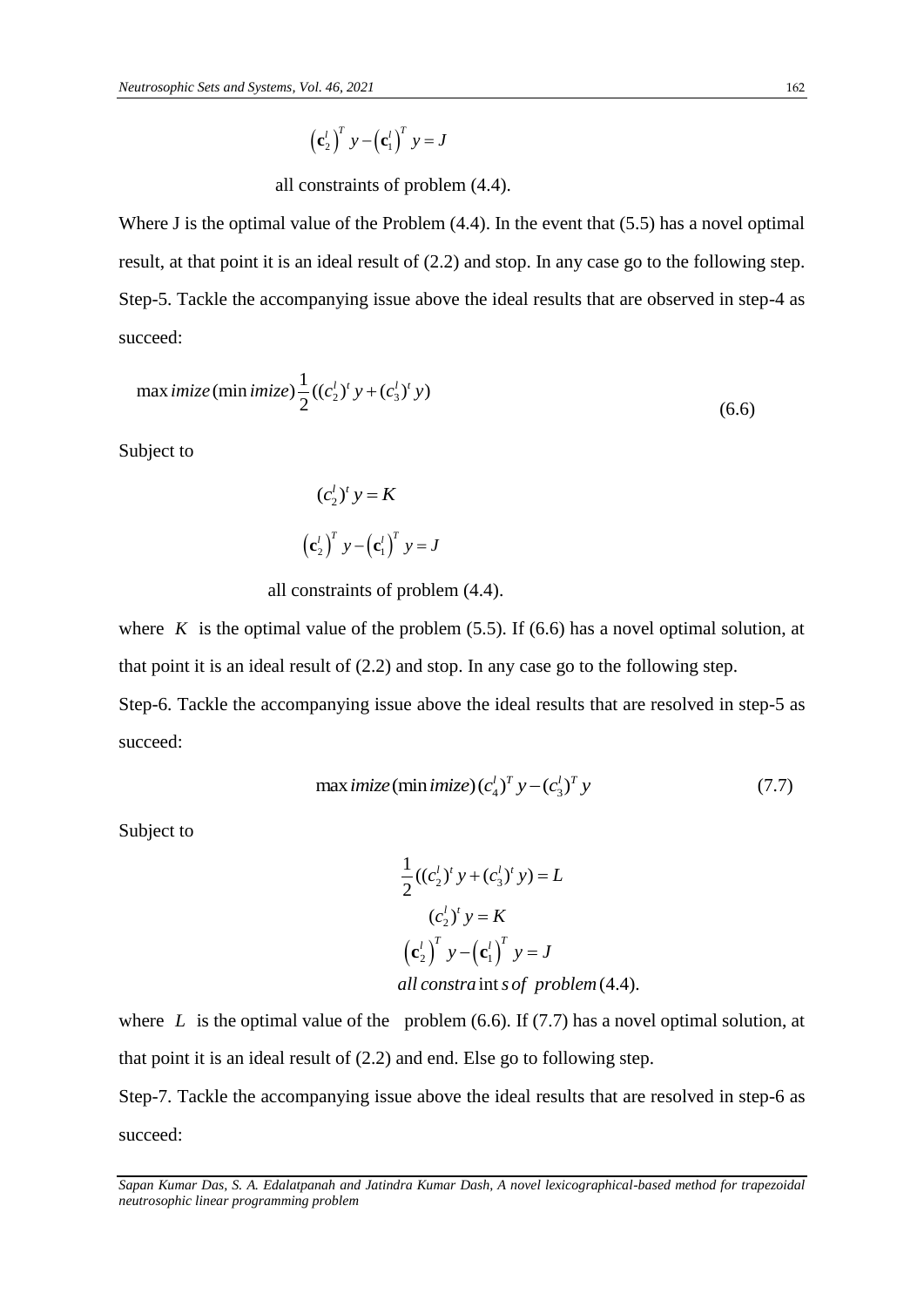$$
\max \text{ } imize\left(\min \text{ }imize\right)\left(\mu_1\right)y + \left(\omega_1\right)y\tag{8.8}
$$

Subject to

$$
(c_4^l)^T y - (c_3^l)^T y = M
$$
  
\n
$$
\frac{1}{2} ((c_2^l)^t y + (c_3^l)^t y) = L
$$
  
\n
$$
(c_2^l)^t y = K
$$
  
\n
$$
(c_2^l)^T y - (c_1^l)^T y = J
$$
  
\n*all constra* int *s of problem* (4.4).

where  $M$  is the optimal value of issue (7.7). If (8.8) has novel optimal solution, at that point it is ideal result of (2.2) and end. In any case go to following step. Step-8. Tackle the accompanying issue above the ideal solutions that are resolved in step-7 as

succeed:

$$
\max \dot{m} \, iz \, e(\min \dot{m} \, \dot{x} \, \dot{q} \, (v \tag{9.9}
$$

Subject to

$$
(\mu_1)y + (\omega_1)y = N
$$
  
\n
$$
(c_4^l)^T y - (c_3^l)^T y = M
$$
  
\n
$$
\frac{1}{2}((c_2^l)^t y + (c_3^l)^t y) = L
$$
  
\n
$$
(c_2^l)^T y = K
$$
  
\n
$$
(c_2^l)^T y - (c_1^l)^T x = J
$$
  
\nall constra int s of problem (4.4).

where  $N$  is the optimal value of issue  $(8.8)$ . If  $(9.9)$  has a novel optimal solution, at that point it is an ideal result of (2.2) and end. In other case go to the following step.

Step-9. Tackle the accompanying issue above the ideal solutions that are resolved in step-8 as succeed:

$$
\min \text{imize}(\max \text{imize})(\omega_1) y - (\mu_1) y \tag{10.10}
$$

Subject to

*Sapan Kumar Das, S. A. Edalatpanah and Jatindra Kumar Dash, A novel lexicographical-based method for trapezoidal neutrosophic linear programming problem*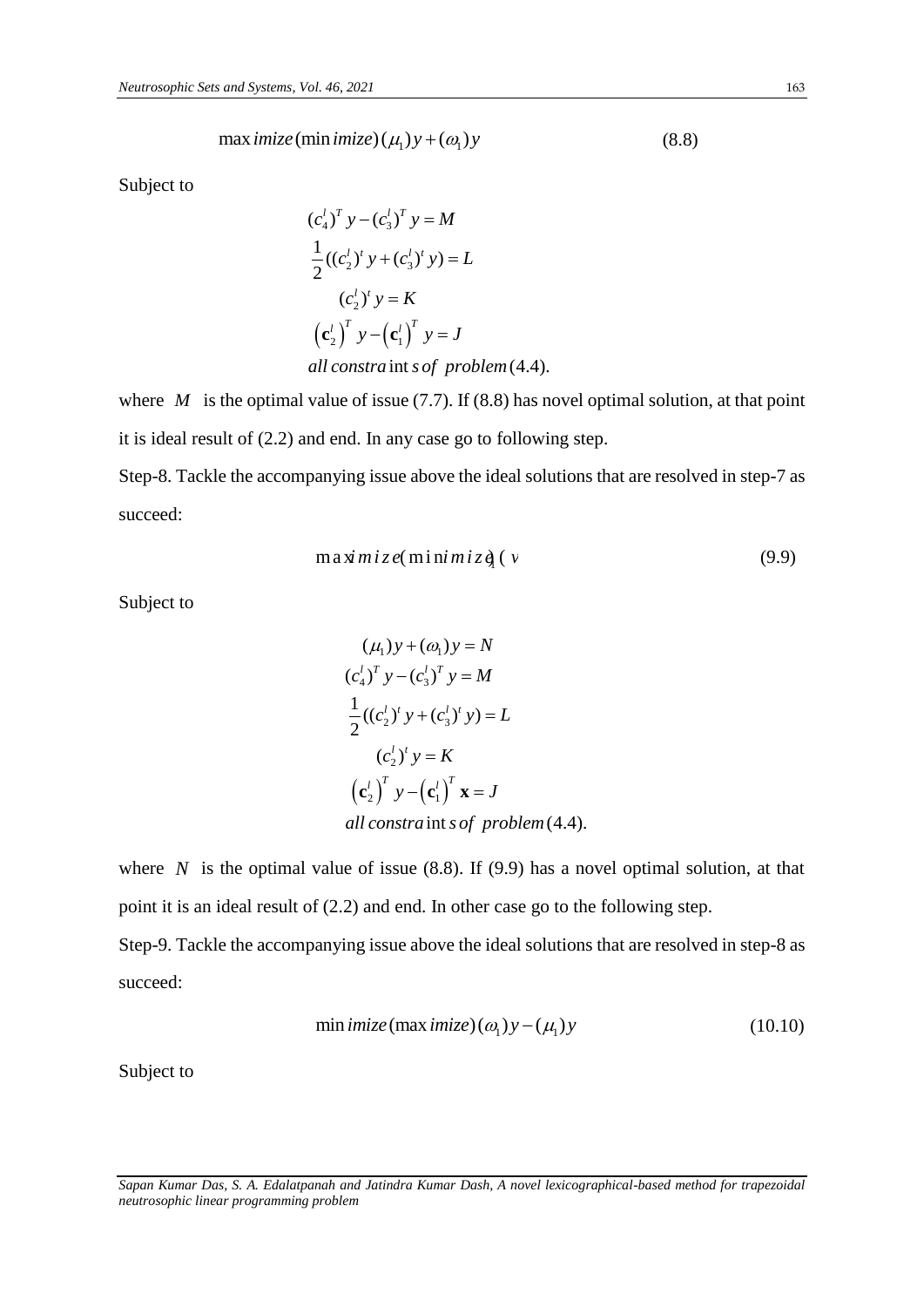$$
(v1)y = O
$$
  
\n
$$
(\mu_1)y + (\omega_1)y = N
$$
  
\n
$$
(c_4^l)^T y - (c_3^l)^T y = M
$$
  
\n
$$
\frac{1}{2}((c_2^l)^t y + (c_3^l)^t y) = L
$$
  
\n
$$
(c_2^l)^T y = K
$$
  
\n
$$
(c_2^l)^T y - (c_1^l)^T y = J
$$
  
\n*all constrain is of problem* (4.4).

where  $O$  is the ideal value of issue (9.9).

In Step-9, we get an precise ideal solution which is equal to the issue (2.2).

The stream outline depicts the technique of the proposed strategy as appeared in Fig. 1.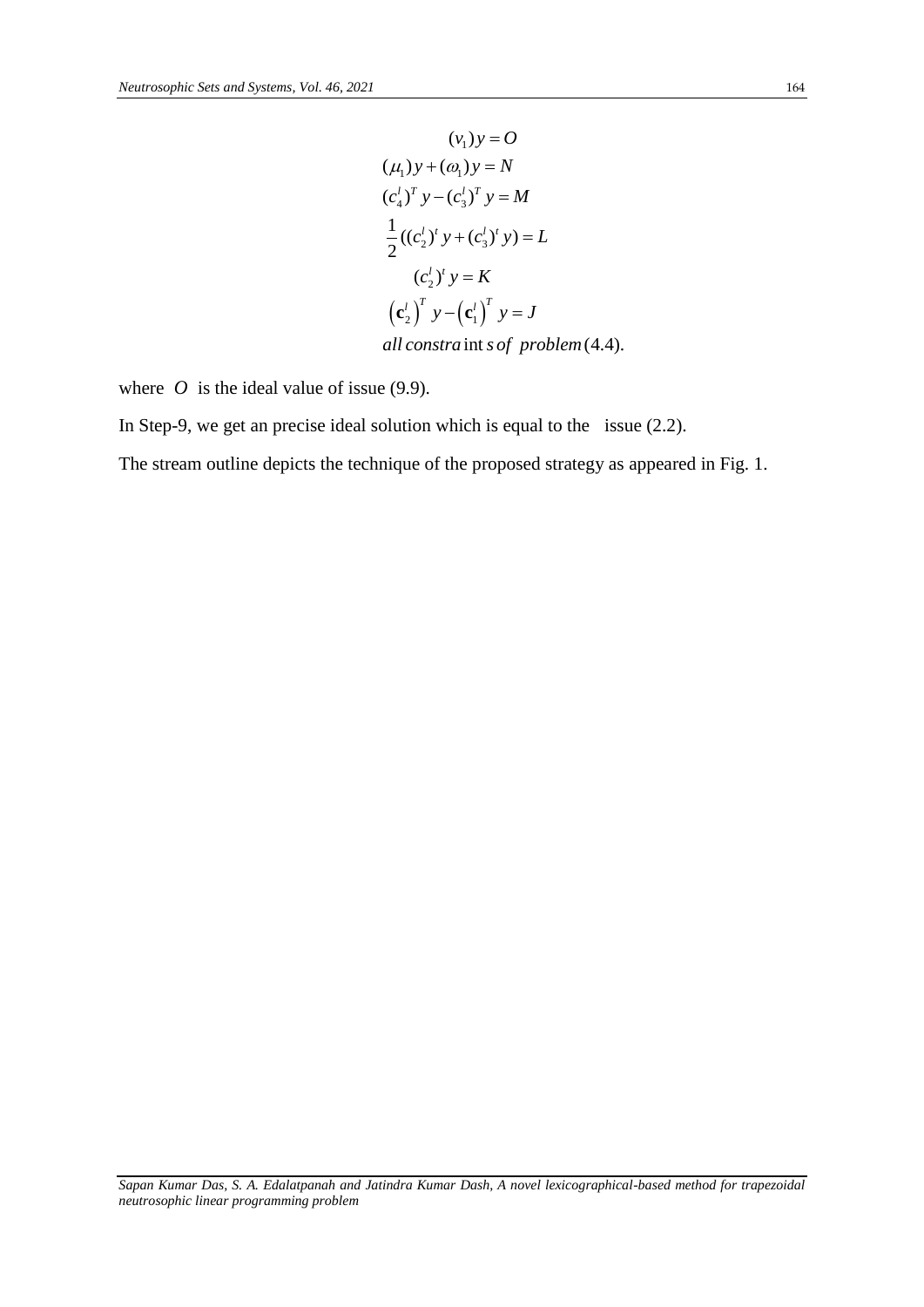

*Sapan Kumar Das, S. A. Edalatpanah and Jatindra Kumar Dash, A novel lexicographical-based method for trapezoidal neutrosophic linear programming problem*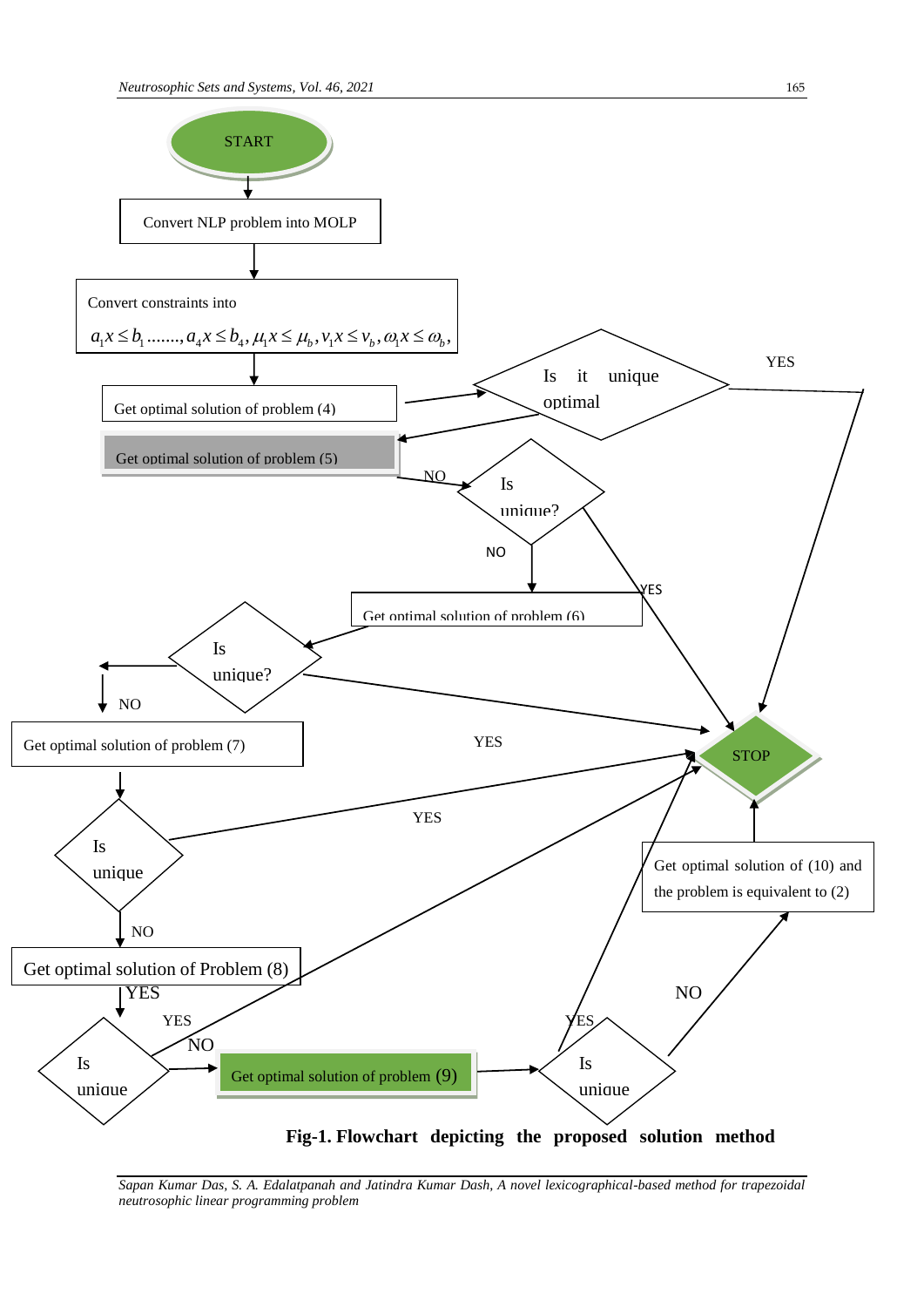## **4. Numerical example**

In this area, to demonstrate the pertinence and efficiency of our proposed model of NLP problems, we tackled the issue where the decision-makers always think the truth degree, indeterminacy, and falsity degree. Here the managers not fixed the conformation degree, and the confirmation degree may change as per real-life situation.

### **Example-1:**

The information gathered from a proprietor of a provincial Electrical Cable maker (information is furnished with a legitimate understanding that the title of the organization won't occur unveiled) arranged with Bhubaneswar do appeared in desk-1.

An Electrical Cable maker makes two sorts of cable p1 and p2. These cable comprises of Metal and Plastic (R1, R2) utilized in per unit of cable. The accessibility of cables relies upon its creation however creation relies upon men, machine and so forth of cables are not known precisely because of electricity-failure, employment extra effort, surprising disappointments during instrument and so on. The shipping value of every day provide Metal with Plastic isn't familiar precisely because of varieties in paces of fuel, traffic issues and so on. In this way, all the parameters of the creation organization are unsure amounts with faltering. As per old incident of the proprietor the day by day provides of load is spoken to trapezoidal neutrosophic numbers in desk-1. The normal expense of per meter of p1 and p2 are (1,3,4,7;.8,0.2,0.4) and (4,6,8,10;0.9,0.3,0.5) units, individually. The most extreme every day supplies metals R1 and R2 are around  $(10,15,20,25;0.6,0.0,0.5)$  and (10,20,25,300.9,0.45,0.3) units individually. The maker needs to know so as to maximize the expense of Metal and Plastic what number of meters of Cables P1 and p2 he should deliver every day?

#### **Table-1: The statistics of day to day provides of Metal along with Plastic**

Outcomes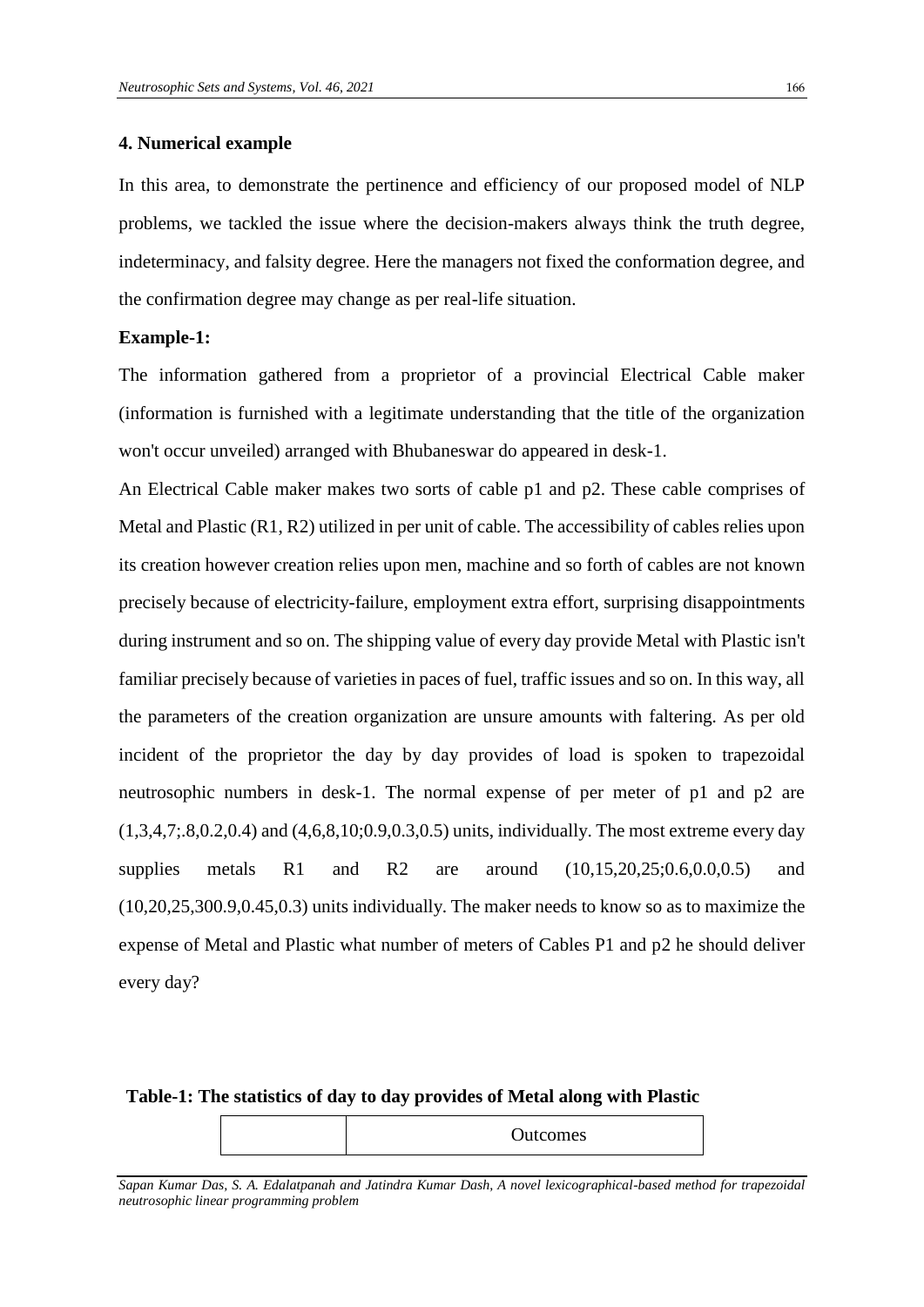|                                                                             | Load           | Metal $(p1)$                                       | Plastic $(p2)$         |  |  |  |
|-----------------------------------------------------------------------------|----------------|----------------------------------------------------|------------------------|--|--|--|
|                                                                             | R <sub>1</sub> | (2,4,6,8;0.8,0.2,0.4)                              | (3,5,9,12,0.7,0.2,0.1) |  |  |  |
|                                                                             | R <sub>2</sub> | $(4,7,10,13;0.7,0.4,0.2)$ $(3,6,9,14;0.8,0.5,0.3)$ |                        |  |  |  |
| Now the issue might be rewritten as                                         |                |                                                    |                        |  |  |  |
| $\max Z = (1, 3, 4, 7, 0.8, 0.2, 0.4)x_1 + (4, 6, 8, 10, 0.9, 0.3, 0.5)x_2$ |                |                                                    |                        |  |  |  |
|                                                                             |                |                                                    |                        |  |  |  |

## **Now the issue might be rewritten as**

**lo**<br>na<br>.*t*. *s t*

 $Z = (1, 3, 4, 7; 0.8, 0.2, 0.4)x_1 + (4, 6, 8, 10; 0.9, 0.3, 0.5)x_2$ <br>  $(2, 4, 6, 8; 0.6, 0.1, 0.3)x_1 + (3, 5, 9, 12; 0.7, 0.2, 0.1)x_2 \le (10, 15, 20, 25; 0.6, 0.0, 0.5)$ <br>  $(4, 7, 10, 12, 0.7, 0.4, 0.2)x_1 + (2, 6, 0, 14, 0.8, 0.5, 0$  $(2, 4, 6, 8; 0.6, 0.1, 0.3)x_1 + (3, 5, 9, 12; 0.7, 0.2, 0.1)x_2 \le (10, 15, 20, 25; 0.6, 0.0$ <br>  $(4, 7, 10, 13; 0.7, 0.4, 0.2)x_1 + (3, 6, 9, 14; 0.8, 0.5, 0.3)x_2 \le (10, 20, 25, 3; 0.9, 0.$ *x x* + (3, 6, 9, 14; 0.8, 0.5, 0.3) $x_2 \le (10, 20, 25, 3; 0.9, 0.45, 0.3)$ <br> $x_1, x_2 \ge 0.$  $(3,5,9,12)$ <br>+  $(3,6,9,$ <br> $x_1, x_2 \ge 0.$ 

## **By sing Step-1, the problem may be rewritten as;**

 $x_1, x_2 \ge 0.$ <br>By sing Step-1, the problem may be rewritten as;<br>max  $Z = (x_1, 3x_1, 4x_1, 7x_1; 0.8x_1, 0.2x_1, 0.4x_1) + (4x_2, 6x_2, 8x_2, 10x_2; 0.9x_2, 0.3x_2, 0.5x_2)$  $\sum_{t=1}^{n}$ max  $Z = (x_1, 3x_1, 4x_1, 7x_1; 0.8x_1, 0.2x_1, 0.4x_1) + (4x_2, 6x_2, 8x_2, 10x_2; 0.9x_2, 0.3$ <br>s.t.<br> $(2x_1, 4x_1, 6x_1, 8x_1; 0.6x_1, 0.1x_1, 0.3x_1) + (3x_2, 5x_2, 9x_2, 12x_2; 0.7x_2, 0.2x_2, 0.1x_2)$  $x_1, x_2 \ge 0.$ <br> **ng Step-1, the problem may be rewritten as;**<br>  $Z = (x_1, 3x_1, 4x_1, 7x_1; 0.8x_1, 0.2x_1, 0.4x_1) + (4x_2, 6x_2, 8x_2, 10x_2; 0.9x_2, 0.3x_2, 0.5x_1)$  $\frac{By}{s}$  $ax Z = (x_1, 3x_1, 4x_1, 7x_1; 0.8x_1, 0.2x_1, 0.4x_1) + (4x_2, 6x_2, 8x_2, 10x_2; 0.9x_2, 0.3x_1, 4x_1, 6x_1, 8x_1; 0.6x_1, 0.1x_1, 0.3x_1) + (3x_2, 5x_2, 9x_2, 12x_2; 0.7x_2, 0.2x_2, 0.1x_2)x_1(10.15, 20.25, 0.6, 0.0, 0.5).$  $x_1, x_2 \ge 0.$ <br>
g Step-1, the problem may be rewritten as;<br>  $=(x_1, 3x_1, 4x_1, 7x_1; 0.8x_1, 0.2x_1, 0.4x_1) + (4x_2, 6x_2, 8x_2)$ 

 $\mathbf{1}_1$ , 4 $x_1$ , 6 $x_1$ , 8 $x_1$ ; 0.6 $x_1$ , 0.1 $x_1$ , 0.3 $x_1$ ) + (3 $x_2$ , 5 $x_2$ , 9 $x_2$ , 12 $x_2$ ; 0.7 $x_2$ , 0.2 $x_2$ , 0.1 $x_2$ ) $x_2$  $4x_1, 6x_1, 8x_1; 0.6x_1, 0.1x_1, 0.3x_1) + (3x_2, 5x_2, 9x_2, 12x_2; 0.7x_2, 0.2x_2, 0.1x_2)x_2$ <br>  $(4x_1, 7x_1, 10x_1, 13x_1; 0.7x_1, 0.4x_1, 0.2x_1) + (3x_2, 6x_2, 9x_2, 14x_2; 0.8x_2, 0.5x_2, 0.3x_2)$ <br>  $(20.25, 20.0, 0.0,$  $\leq$  (10,15, 20, 25; 0.6, 0.0, 0.5)  $\overline{+}$  $(x_1, 0.3x_1) + (3x_2, 5x_2, 9x_2, 12x_2; 0.7x_2, 0.2x_2, 0.1x_2)x_2$ <br>  $(x_1, 0.4x_1, 0.2x_1) + (3x_2, 6x_2, 9x_2, 14x_2; 0.8x_2, 0.5x_2, 0.3x_2)$ 

 $\vdots$   $x_2$  $\leq$  (10, 20, 25, 30; 0.9, 0.45, 0.3)  $4x_1, 0.2$ <br>,  $x_2 \ge 0$ . 0.4.  $\overline{+}$ 

$$
x_1, x_2 \ge 0.
$$

**Found on Step-2, the above model may be changed into MOLP model**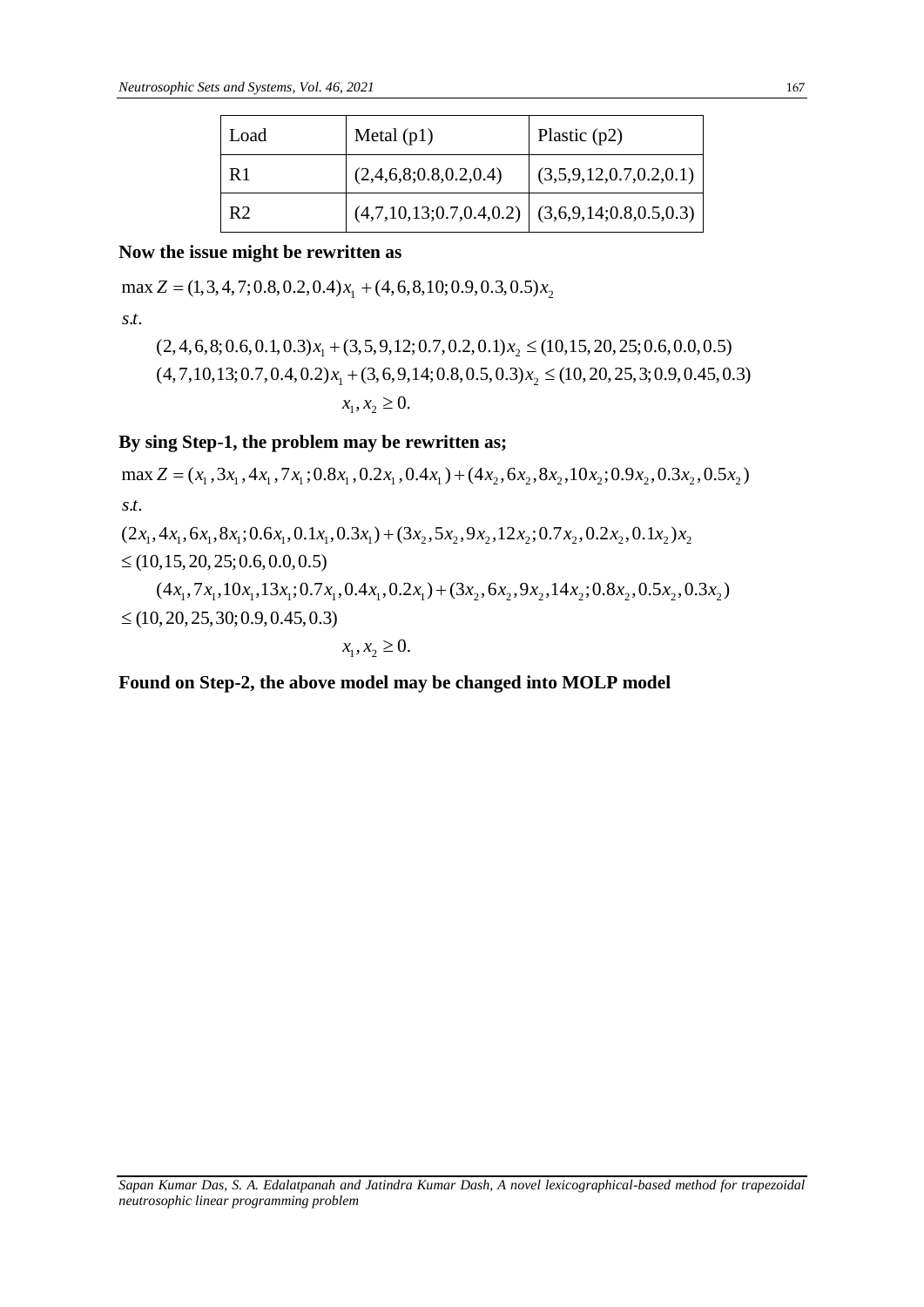min 
$$
Z_1 = 2x_1 + 2x_2
$$
  
\nmax  $Z_2 = 3x_1 + 6x_2$   
\nmax  $Z_3 = 5.5x_1 + 9x_2$   
\nmax  $Z_4 = 3x_1 + 2x_2$   
\nmax  $Z_5 = 0.8x_1$   
\nmax  $Z_6 = 0.8x_1 - 0.4x_2$   
\nmin  $Z_7 = 0.8x_1 + 0.4x_2$   
\n*s.t.*  
\n $2x_1 + 3x_2 \le 10$   
\n $4x_1 + 5x_2 \le 15$   
\n $6x_1 + 9x_2 \le 20$   
\n $8x_1 + 25x_2 \le 25$   
\n $0.6x_1 \le 0.6$   
\n $0.2x_2 \le 0$   
\n $0.3x_1 \le 0.5$   
\n $4x_1 + 3x_2 \le 10$   
\n $7x_1 + 6x_2 \le 20$   
\n $10x_1 + 9x_2 \le 25$   
\n $13x_1 + 14x_2 \le 30$   
\n $0.7x_1 \le 0.9$   
\n $0.5x_2 \le 0.45$   
\n $0.3x_2 \le 0.3$   
\n*x*<sub>1</sub>, *x*<sub>2</sub> *x*<sub>2</sub>

## **Using step3 to Step-9, the ideal answer of the problem is done as follows:**

As a multi-objective formulation, the model (11) was solved by the proposed solution approach (steps 3-9). The obtained results are as :  $x_1 = 1.25, x_2 = 0$  and the objective solution is:  $Z = 3$ .

The below table express the quality phase of our proposed method is that it off ers new perfect cost regards as differentiated and the present existing system. This is showed up in Table 2(Numerical assessment with existing procedures) exc lusively.

## Table-2. Comparison of the proposed method with existing methods [38]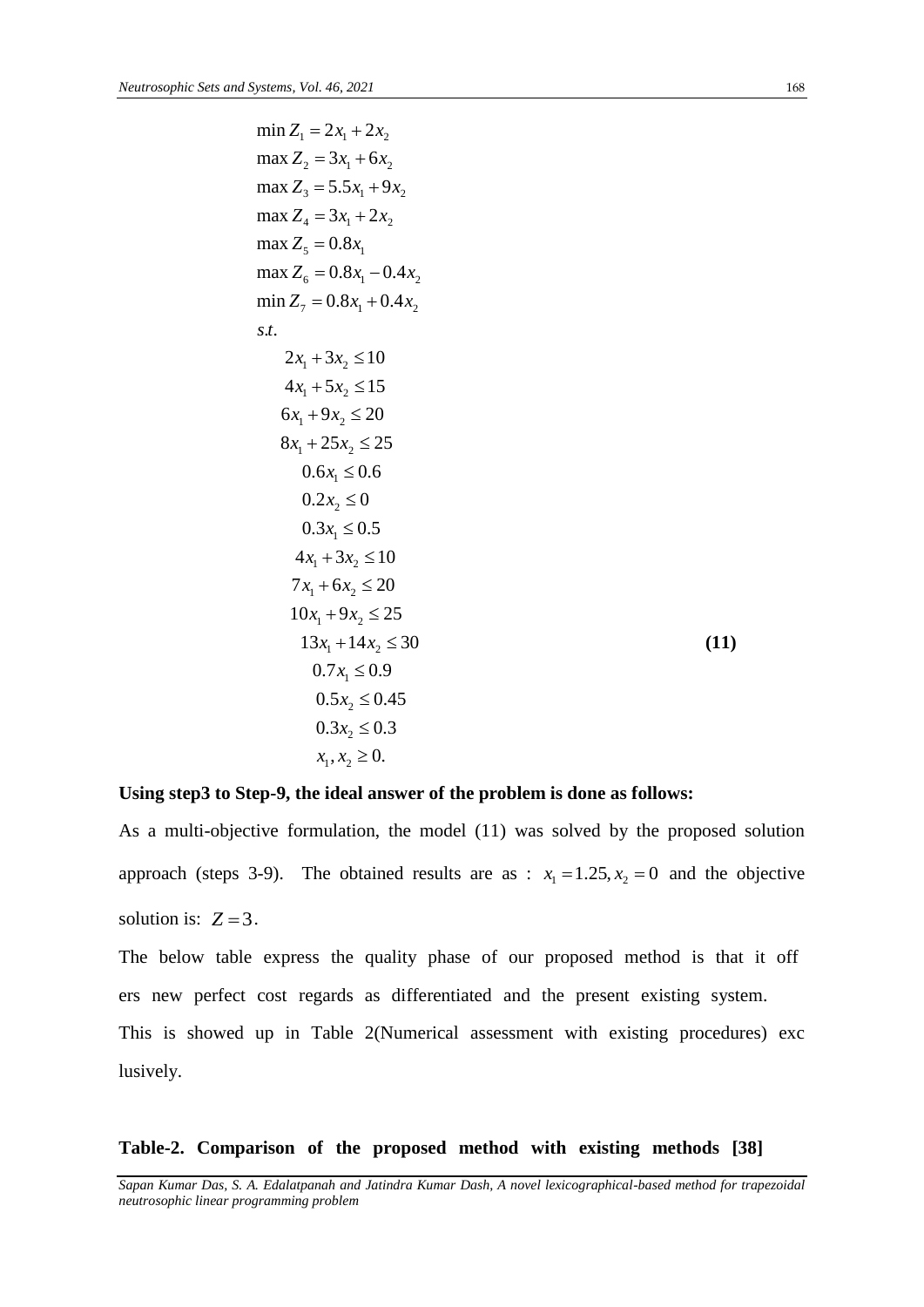| Approach    | Optimal solution       | objective<br>Crisp | Neutrosophic optimal value           |
|-------------|------------------------|--------------------|--------------------------------------|
|             |                        | value              |                                      |
| Proposed    | $x_1 = 1.25, x_2 = 0$  | $Z = 3$            | (1.25, 3.75, 5, 8.75, 0.8, 0.2, 0.4) |
| Method      |                        |                    |                                      |
| Existing    | $x_1 = 1.523, x_2 = 0$ | $Z = 2.75$         | (1.523, 4.569, 6.092, 10.661; 1,0,0) |
| Method [38] |                        |                    |                                      |

## **Example-2**

In this section, we consider the symmetric trapezoidal numbers in form of  $(a^1, a^u, \alpha, \alpha)$ .

Where  $(a^l, a^u, \alpha, \alpha)$  represented the lower, upper bound and first, second median value of trapezoidal number respectively. Additionally, here we consider the confirmation degree is (1,0,0). We shows the applicability of our proposed method, we consider the problem of Das et al. [25], Ganesan and Veeramani [21].

1 2 3 1 2 3 1 3 1 2 1 2 3 max (13,15,2,2) (12,14,3,3) (15,17,2,2) . . (11,13,2,2) (12,14,1,1) (11,13,2,2) (475,505,6,6) (12,16,1,1) (12,14,1,1) (460,480,8,8) (11,13,2,2) (14,16,3,3) (465,495,5,5) , , 0. *Z x x x s t x x x x x x x x x x* 

**By using our proposed method (Steps 1 to 9), we get the results of Table-3. Table-3. Comparison of the proposed method with existing methods [21,25,38]**

| Approach | Optimal solution                   | Crisp        | Neutrosophic optimal value         |
|----------|------------------------------------|--------------|------------------------------------|
|          |                                    | objective    |                                    |
|          |                                    | value        |                                    |
| Proposed | $x_1 = 0, x_2 = 4.44, x_3 = 37.29$ | $Z = 838.21$ | (612.63,696.09,87.9,87.9;1,0,0)    |
| Method   |                                    |              |                                    |
| Existing | $x_1 = 0, x_2 = 4.11, x_3 = 37.38$ | $Z = 825.71$ | (610.02, 693, 87.09, 87.09; 1,0,0) |
| Method   |                                    |              |                                    |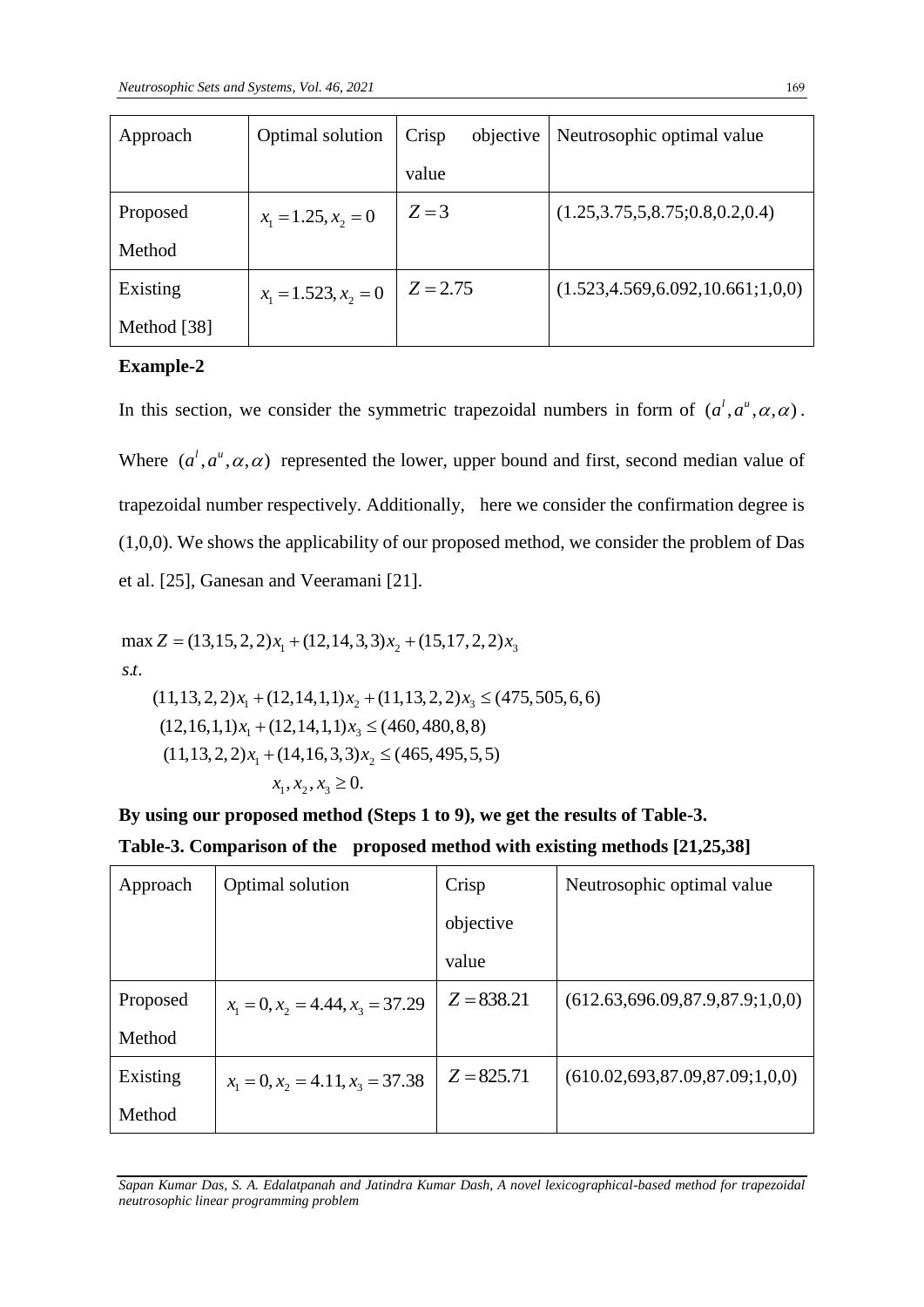| $[38]$   |                                    |              |                             |
|----------|------------------------------------|--------------|-----------------------------|
| Existing | $x_1 = 0, x_2 = 4.23, x_3 = 34.28$ | $Z = 622.97$ | (564.96,680.98,80.98,80.98) |
| method   |                                    |              |                             |
| [25]     |                                    |              |                             |

## **4. Result Analysis**

At first, we examined the example-1, we compare our result with existing method Abdel-Basset[38], we conclude that,

- 1. In our method, the objective values equal to 3 and the existing method [38], the optimal value s 2.75. As the problem is maximization, therefore, our problem is better than the other method.
- 2. In our method, we do not use the slack variables in constraints. However, the existing method the authors have used the slack variables and solved in the simplex method.

For example-2, we consider the problem which was proposed by Das et al. [25] on the trapezoidal fuzzy number and Abdel-basset [38], and we compare it with our proposed method having trapezoidal neutrosophic numbers.

- 3. From table-3, it is clear that our objective values is maximized and equal to 838.21 as the problem is maximized given. In our comparison, neutrosophic is better handling than fuzzy in real-life situations.
- 4. In our lexicographic method is better than the ranking function of Abdel-Basset [38] method. The results are supported by the fact that the existing method  $[38]$ use a single ranking function, in this case the optimization criterion, whi ch can not guarantee the feasibility of the solution. However, proposed me thod in this paper is more concentrate regarding the indeterminacy and co nvert to MOLP problem by utilizing the LO.
- 5. In the existing method [38], the authors considered two types of ranking functions for handling different types of NLP problems. However, in our proposed method, we

*Sapan Kumar Das, S. A. Edalatpanah and Jatindra Kumar Dash, A novel lexicographical-based method for trapezoidal neutrosophic linear programming problem*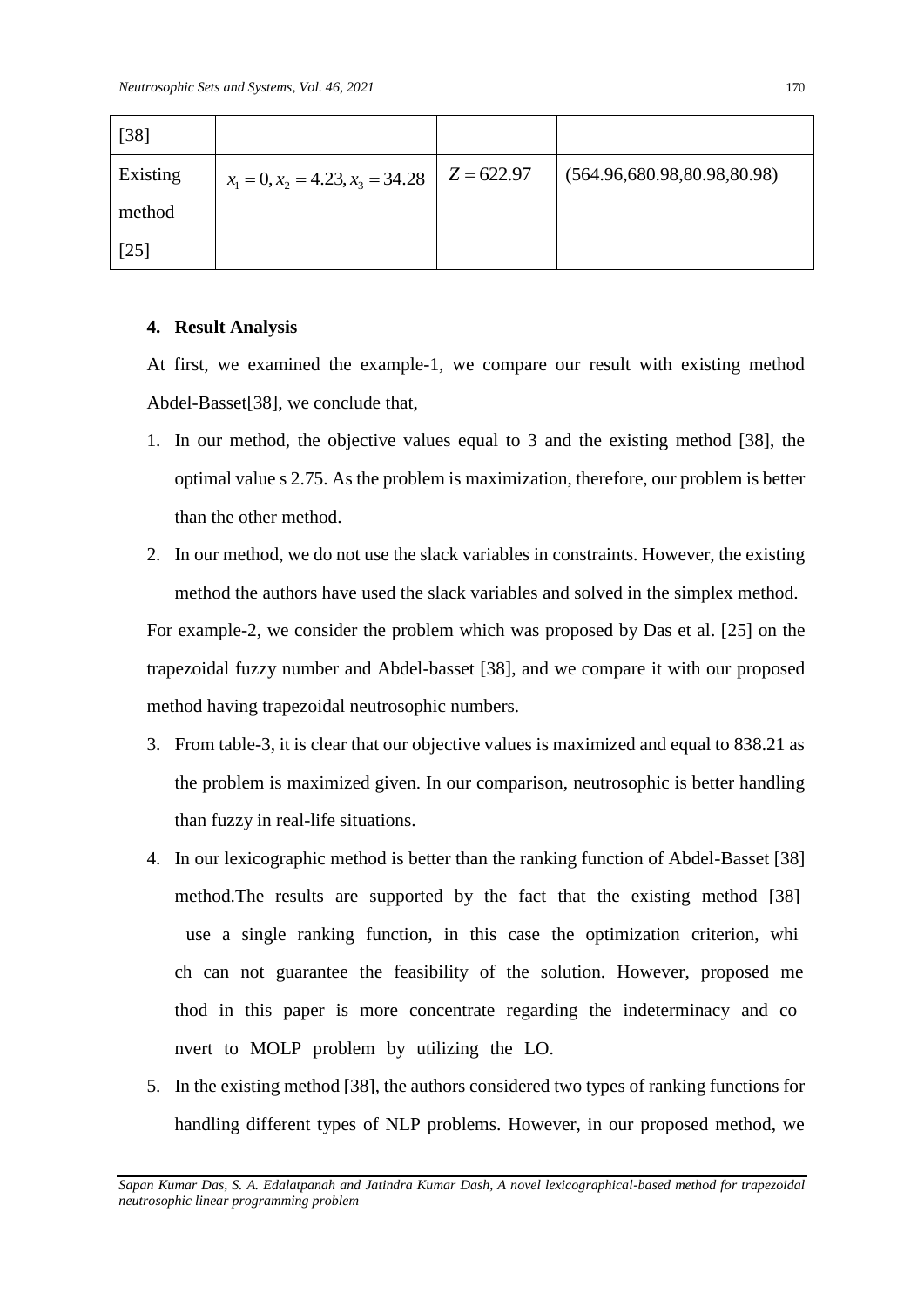propose only one type of method called the lexicographic method and that method can handle any type of NLP problem.

From the above Table-2 and Table-3, one can conclude that the optimum value of NLP problem is higher side of the present methods. Therefore, we can conclude that our proposed algorithm is a new way to handle the problem and its more effective.

All the problems are solved by LINGO version 18.0. Therefore, from the above real-life problem and the above discussion, we can conclude that our proposed m ethod ismore robust than the method proposed in  $[21,25,38]$ .

## **4.1 Advantages and limitations of the proposed method**

Here, in this paper, we proposed a new technique for trapezoidal neutrosophic fuzzy numbers based on lexicographic technique orders and the significant advantages of the proposed measure are given as follows.

- $\triangleright$  Trapezoidal fuzzy neutrosophic number is a simple design of arithmetic operations and easy and perceptive interpretation as well. Therefore the proposed measure is an easy and effective one under neutrosophic environment.
- $\triangleright$  Lexicographic Orders can be estimated with simple algorithm and significant level of accuracy can be acquired as well.
- $\triangleright$  While taking the inequality constraints convert to equality constraints we used LO technique instead of any slack variables.
- $\triangleright$  Also it can be applied in location planning, operations management, Neutrosophic Statistics,clustering, medical diagnosis, Optimization and image processing to get more accurate results without any computational complexity.

## **Limitations**

- $\triangleright$  While used LO technique to convert multi-objective LP problem the numbers of constraints are bigger than original LP problem.
- $\triangleright$  Very slow response while applied in linear fractional problem and quadratic programming problem.

*Sapan Kumar Das, S. A. Edalatpanah and Jatindra Kumar Dash, A novel lexicographical-based method for trapezoidal neutrosophic linear programming problem*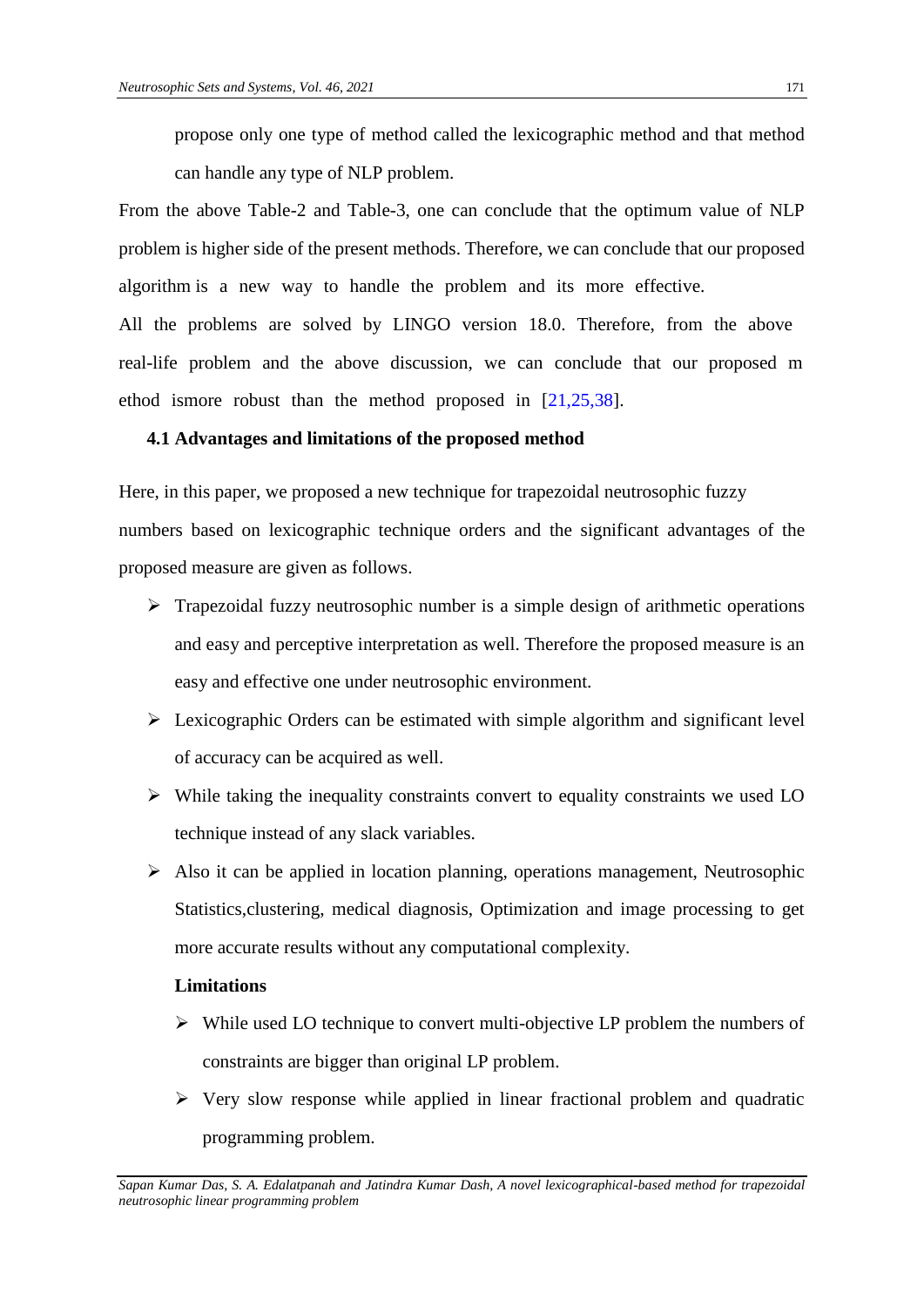## **5.Conclusion**

In a real-world environment, we handle imprecise, vague, and insufficient information by using the neutrosophic set. In this paper, we considered an NLP problem having trapezoidal neutrosophic numbers and transformed it into a MOLP problem. Based on the LO method, we solve the MOLP problem corresponding to the linear programming problem. It is believed that our method for the solution of NLP problem in the application of practical issue along with the simple issue might be adopted by scholars who are working in this field. Meantime, a numerical example was provided to show the efficiency of the proposed method and illustrate the solution process. The new model not only richens uncertain linear programming methods but also provides a new effective way for handling indeterminate optimization problems. Further, comparative analysis has been done with the existing methods to show the potential of the proposed LO method and various forms of trapezoidal fuzzy neutrosophic number have been listed and shown the uniqueness of the proposed tabular representation. Furthermore, advantages of the proposed measure are given. In future, the present work may be extended to other special types of neutrosophic set like pentagonal neutrosophic set, neutrosophic rough set, interval valued neutrosophic set and plithogeneic environments.

#### **References**

- [1]. Zimmermann, H.-J., Fuzzy set theory and its applications, 2011:Springer Science & Business Media.
- [2]. Baykasoğlu, A. and K. Subulan, An analysis of fully fuzzy linear programmi ng with fuzzy decision variables through logistics network design problem. Knowledge-Based Systems, 2015. **90**: p. 165-184.
- [3]. Dehghan, M., B. Hashemi, and M. Ghatee, Computational methods for solvin g fully fuzzy linear systems. Applied Mathematics and Computation, 2006. **179**(1): p. 328-343.

*Sapan Kumar Das, S. A. Edalatpanah and Jatindra Kumar Dash, A novel lexicographical-based method for trapezoidal neutrosophic linear programming problem*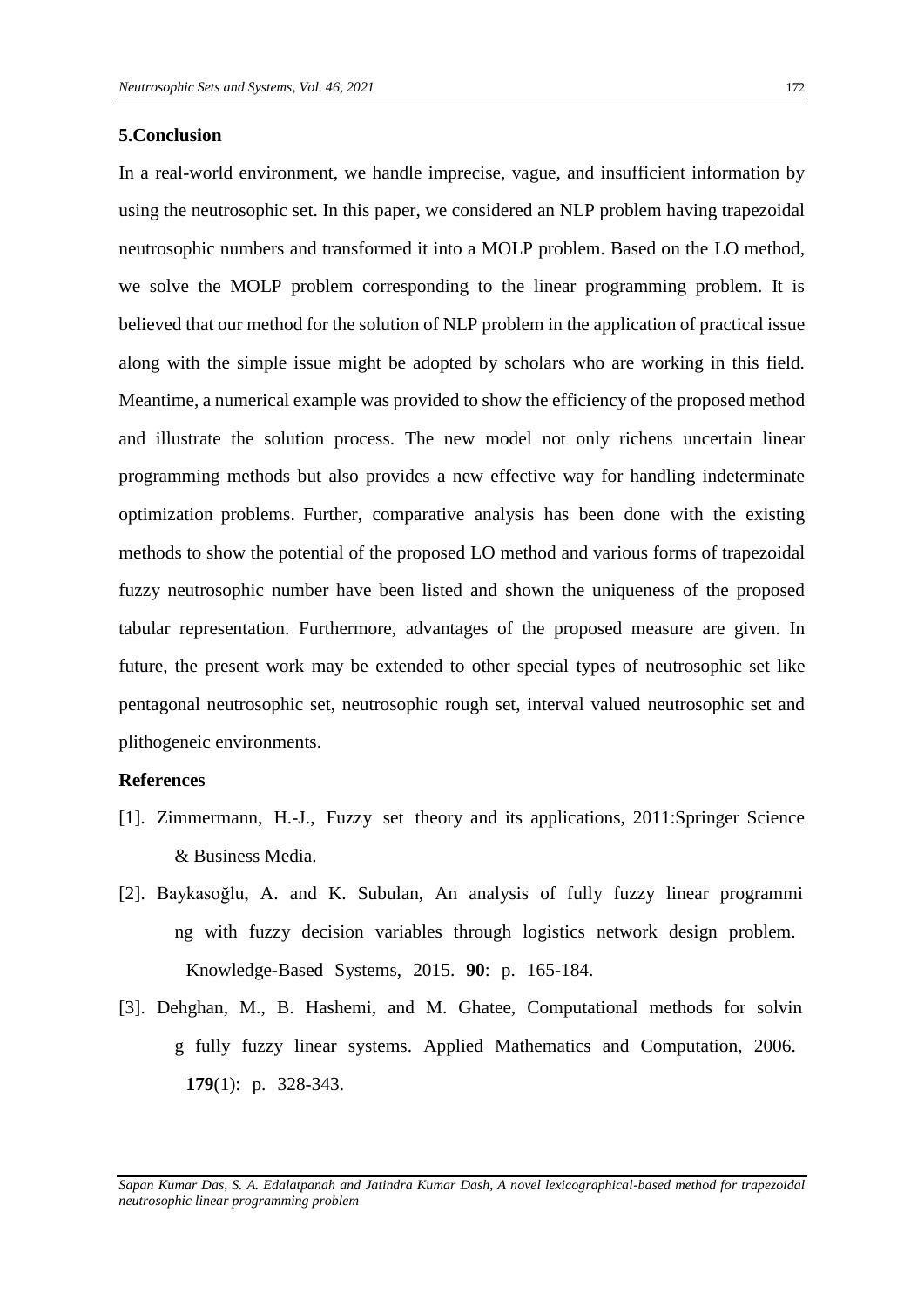- [4]. Ebrahimnejad, A. and M. Tavana, A novel method for solving linear progra mming problems with symmetric trapezoidal fuzzy numbers. Applied Mathe matical Modelling, 2014. **38**(17): p. 4388-4395.
- [5]. Khan, I.U., T. Ahmad, and N. Maan, A simplified novel technique for solvi ng fully fuzzy linear programming problems. Journal of Optimization Theor y and Applications, 2013. **159**(2): p. 536-546.
- [6]. Kumar, A., J. Kaur, and P. Singh, A new method for solving fully fuzzy li near programming problems. Applied Mathematical Modelling, 2011. **35**(2): p. 817-823.
- [7]. Lotfi, F.H., et al., Solving a full fuzzy linear programming using lexicograph y method and fuzzy approximate solution. Applied Mathematical Modelling, 2009. **33**(7): p. 3151-3156.
- [8]. Saberi Najafi, H. and S.A. Edalatpanah, A Note on "A new method for sol ving fully fuzzy linear programming problems". Applied Mathematical Mod elling, 2013. **37**(14): p. 7865-7867.
- [9]. Shamooshaki, M., A. Hosseinzadeh, and S.A. Edalatpanah, A New Method f or Solving Fully Fuzzy Linear Programming with LR-type Fuzzy Numbers. International Journal of Data Envelopment Analysis and\* Operations Resea rch<sup>\*</sup>, 2014. **1**(3): p. 53-55.
- [10]. Veeramani, C. and C. Duraisamy, Solving fuzzy linear programming proble m using symmetric fuzzy number approximation. International Journal of O perational Research, 2012. **15**(3): p. 321-336.
- $[11]$ . Wu, H.-C., Using the technique of scalarization to solve the multiobjective programming problems with fuzzy coefficients. Mathematical and Computer Modelling, 2008. **48**(1): p. 232-248.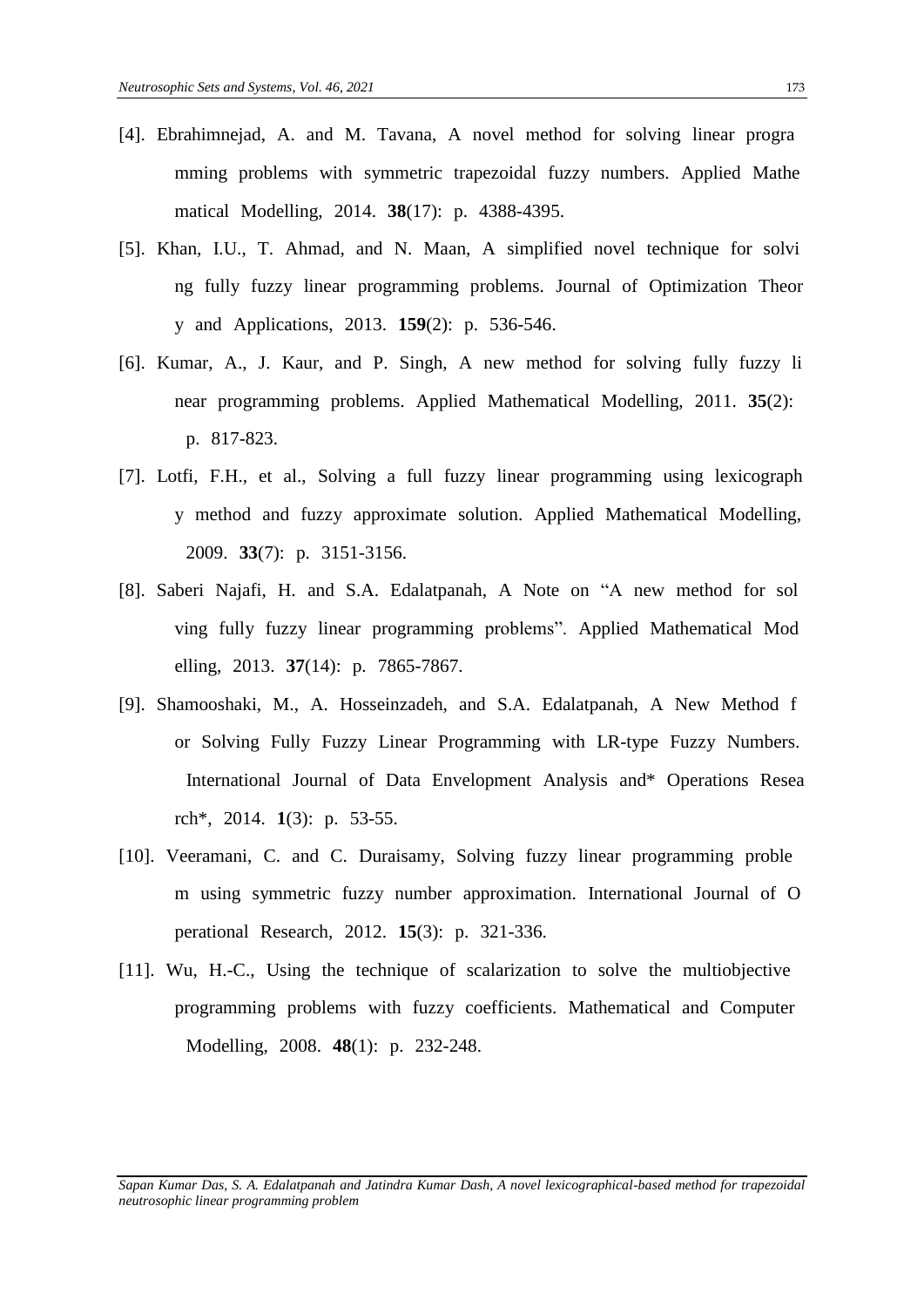- [12]. Iskander, M., Using different dominance criteria in stochastic fuzzy linear m ultiobjective programming: A case of fuzzy weighted objective function. M athematical and computer modelling,  $2003$ .  $37(1)$ : p. 167-176.
- [13]. Mahdavi-Amiri, N. and S. Nasseri, Duality in fuzzy number linear program ming by use of a certain linear ranking function. Applied Mathematics and Computation, 2006. **180**(1): p. 206-216.
- [14]. Ezzati, R., E. Khorram, and R. Enayati, A new algorithm to solve fully fully zzy linear programming problems using the MOLP problem. Applied Math ematical Modelling, 2015. **39**(12): p. 3183–3193.
- [15]. Dubois, D.J., Fuzzy sets and systems: theory and applications. Vol. 144. 19 80: Academic press.
- [16]. Kauffman, A. and M.M. Gupta, Introduction to fuzzy arithmetic: theory and application. VanNostrand Reinhold, New York, 1991.
- [17]. Liou, T.-S. and M.J.J. Wang, Ranking fuzzy numbers with integral value. F uzzy sets and systems,  $1992.50(3)$ : p.  $247-255$ .
- [18]. S. Das and T. Mandal, A single stage single constraints linear fractional pr ogramming problem: An approach,Opera. Rese. and Appl.: An Inter. J. 2 (  $2015$ ) 1-5.
- [19]. Ramik J (2005) Duality in fuzzy linear programming: some new concepts a nd results. Fuzzy Optim Decis Making 4:25–39
- [20]. Maleki HR, Tata M, Mashinchi M (2000) Linear programming with fuzzy variables. Fuzzy Sets Syst 109:21–33
- [21]. Ganesan K, Veeramani P (2006) Fuzzy linear programs with trapezoidal fuz zy numbers. Ann Oper Res 143:305–315.
- [22]. Wan SP, Dong JY (2014) Possibility linear programming with trapezoidal f uzzy numbers. Appl Math Model 38:1660–1672.

*Sapan Kumar Das, S. A. Edalatpanah and Jatindra Kumar Dash, A novel lexicographical-based method for trapezoidal neutrosophic linear programming problem*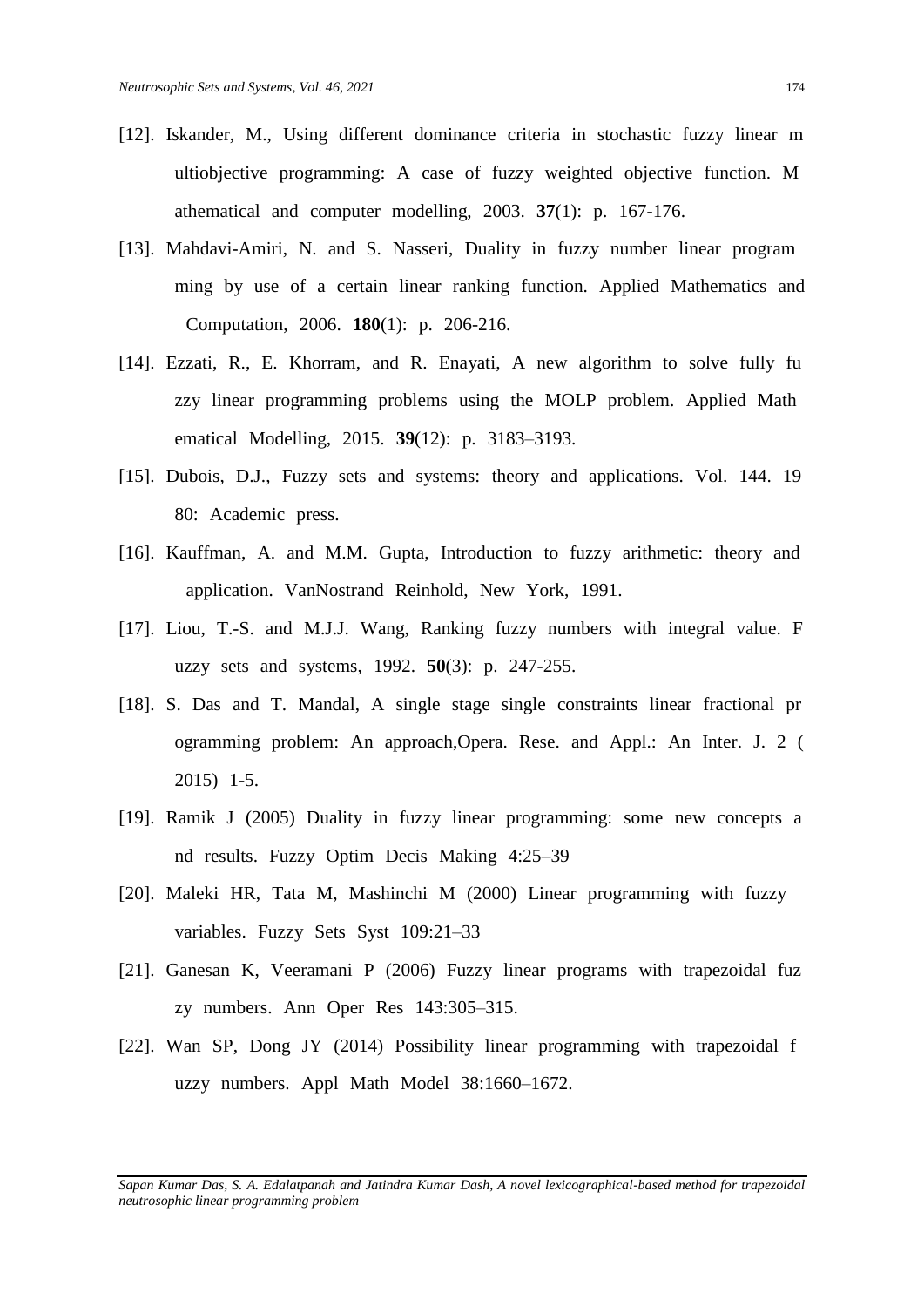- [23]. J.J. Buckley, T. Feuring, Evolutionary algorithm solution to fuzzy problems: fuzzy linear programming, Fuzzy Sets and Systems, 2000, 109,35-53.
- [24]. S Das, S.A. Edalatpanah and T. Mandal, A New Approach For Solving Fu lly Fuzzy Linear Fractional Programming Problems Using The Multi-Objecti ve Linear Programming, RAIRO-Operation Research, 2017, 51, 285-297.
- [25]. S. Das, T. Mandal, S.A. Edalatpanah,A mathematical model for solving full y fuzzy linear programming problem with trapezoidal fuzzy numbers, Appli ed Intelligence, 2016, 46,509- 519.
- [26]. S. Das, Modified method for solving fully fuzzy linear programming proble m with triangular fuzzy numbers, International Journal of research in indus trial engineering,  $6(2017)$ , 293-311.
- [27]. S. Das, T. Mandal, D. Behera, A new approach for solving fully fuzzy lin ear programming problem, International journal of mathematics in operation research, 15(2019), 296-309.
- [28]. S. Das, J. K. Dash, Modified solution for Neutrosophic Linear Programming Problems with mixed constraints, International Journal of Research in Ind ustrial Engineering. **9(2020)**, 13-24.
- [29]. R. Ghanbari, K. Ghorbani-Moghadam, N. Mahdavi Amiri, B. De Baets, Fuzzy linear programming problems: models and solut ions, Soft Computing, doi.org/10.1007/s00500-019-04519-w.
- [30]. Jiménez, M., Arenas, M., Bilbao, A. and Rodríguez, M.V. (2007) 'Linear p rogramming with fuzzy parameters: an interactive method resolution', Europ ean Journal of Operational Research, Vol. 177, No. 3, pp.1599–1609.
- [31]. L.A.Zadeh, Fuzzy Sets, Inf. And Cont., 1965, 8, 338-353.
- [32]. R.E.Bellman, L.A. Zadeh, Decision making in a fuzzy environment, Manag. Sci. 17(1970) 141-164.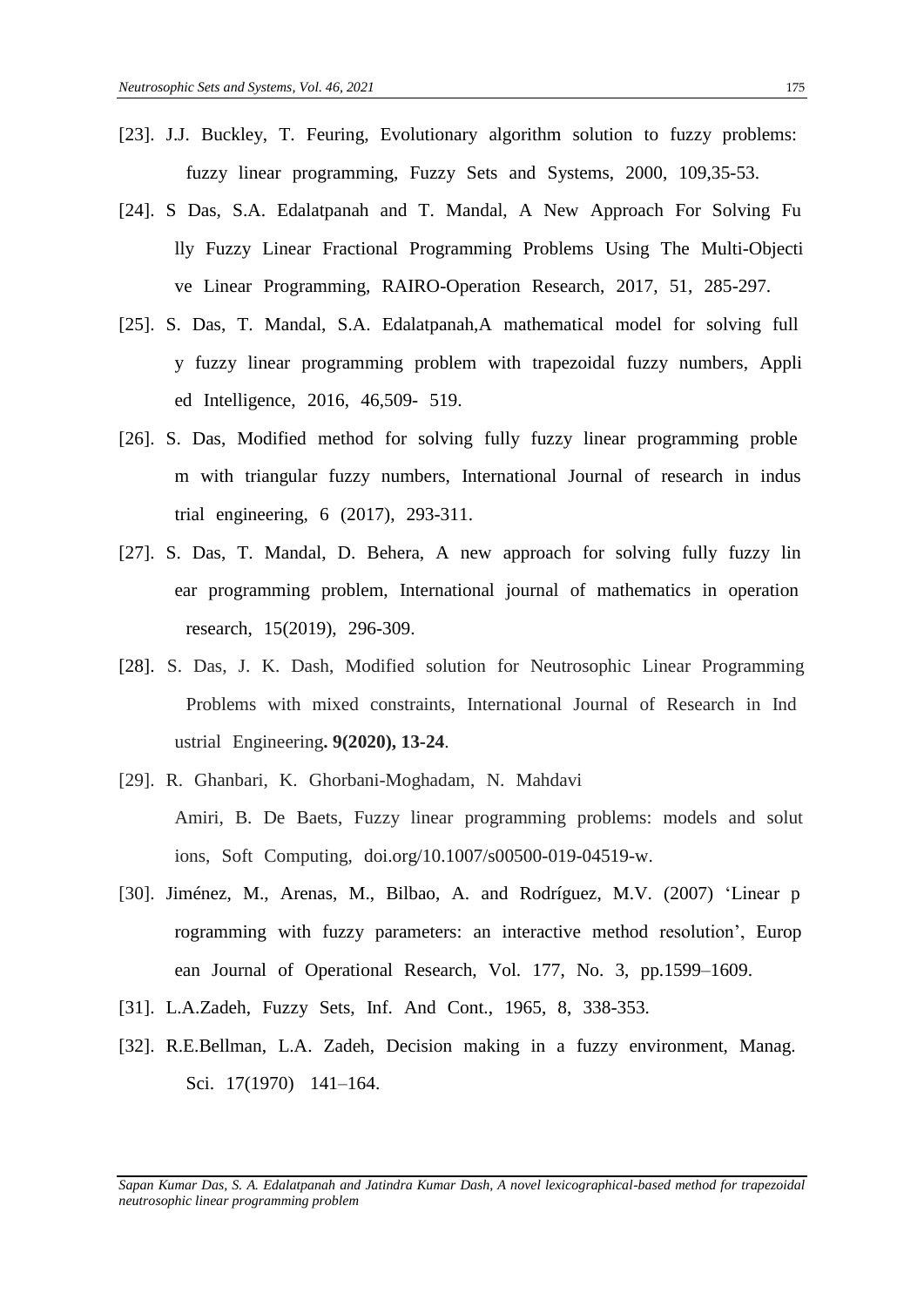- [33]. Edalatpanah, S. A., and S. Shahabi. "A new twophase method for the fuzz y primal simplex algorithm." International Review of Pure and Applied Ma thematics 8, no. 2 (2012): 157-164.
- [34]. N. MahdaviAmiri, S.H. Nasseri, Duality in fuzzy number linear programmin g by use of a certain linear ranking function, Appl. Math. Comput. 180(2) 006) 206-216.
- [35]. A. Ebrahimnejad, Sensitivity analysis in fuzzy number linear programming p roblems, Math. Comput. Model. 53 (2011) 1878–1888.
- [36]. B.A. Ozkok, I. Albayrak, H.G. Kocken and M. Ahlatcioglu, An approach f or finding fuzzy optimal and approximate fuzzy optimal solution of fully f uzzy linear programming problems with mixed constraints, Journal of Intell igent & Fuzzy Systems  $31(1)$  (2016), 623–632.
- [37]. I. Maiti, T. Mandal, S. Pramanik, Neutrosophic goal programming strategy f or multi-level multi-objective linear programming problem, Journal of Ambi ent Intelligence and Humanized Computing, 2019, 1-12.
- [38]. M. AbdelBasset, M. Gunasekaran, M. Mohamed, & F. Smarandache, A nov el method for solving the fully neutrosophic linear programming problems. Neural Computi and Applications,2019, 31, 1595-1605.
- [39]. KT. Atanassov, Intuitionistic fuzzy sets, Fuzzy Sets Syst, 1986, 20, 87-96.
- [40] S. Pramanik, PP Dey, Multi-level linear programming problem with neutrosophic numbers: A goal programmi ng strategy, Neutrosophic Sets Syst., 2019,29.
- [41] S. Pramanik, PP. Dey, Bilevel linear programming problem with neutrosophic numbers, Neutrosophic Sets Syst,2018, 21, 110-121.
- [42] S. Pramanik, D. Banerjee, Neutrosophic number goal programming for multiobjective linear programming problem in neutrosophic number environment, MOJ Res Rev, 2018, 1, 135-141.

*Sapan Kumar Das, S. A. Edalatpanah and Jatindra Kumar Dash, A novel lexicographical-based method for trapezoidal neutrosophic linear programming problem*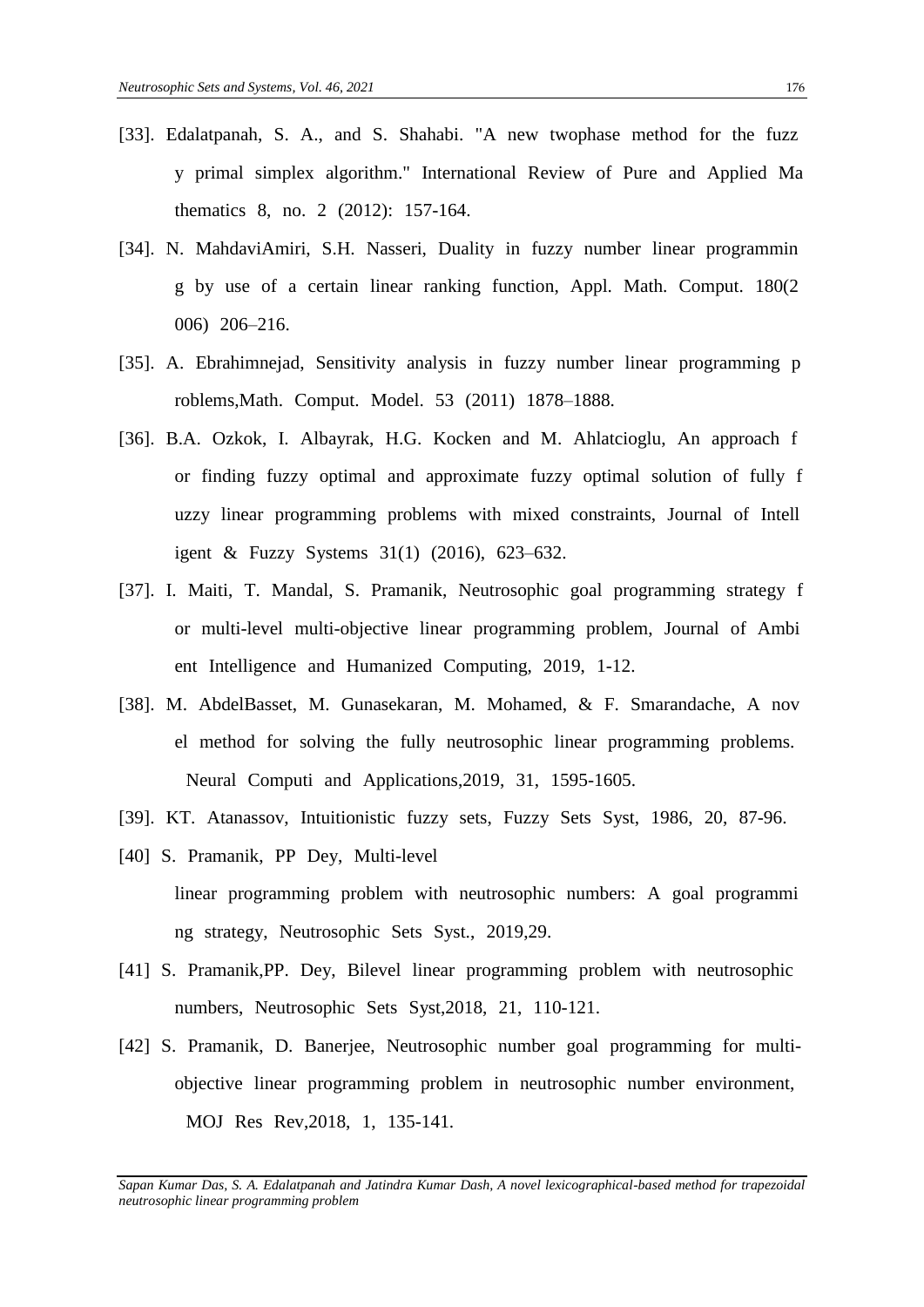- [43] P. Biswas, S. Pramanik, BC Giri, Entropy based grey relational analysis met hod for multiattribute decision making under single valued neutrosophic ass essments, Neutrosophic Sets System, 2014, 2, 105-113.
- [44] P. Biswas, S. Pramanik, BC Giri, A new methodology for neutrosophic mul ti-attribute decision making with unknown weight information, Neutrosophic Sets System, 2014, 3, 42-50.
- [45] S. Broumi, F. Smarandache, Single valued neutrosophic trapezoid linguistic a ggregation operators based multiattibute decision making. Bull PurApplSci Math Stat, 2014, 33, 135-155
- [46] P.Biswas,S.Pramanik & B.C. Giri, TOPSIS method for multiattribute group d ecision making under singlevalued neutrosophic environment, Neural comput ing and Applications,  $2018$ ,  $27,727-737$ .
- [47]. M. Darehmiraki, A solution for the neutrosophic linear programming proble m with a new ranking function, Optimization theory based on Neutrosophi c and Plithogenic Sets,(2020).
- [48]. A. Nafei et al, A new method for solving interval neutrosophic linear prog ramming problems,ActaPolytechnica Hungarica,2020, 1-17.
- [49]. S.A.Edalatpanah, A Direct Model for Triangular Neutrosophic Linear Progra mming. International Journal of Neutrosophic Science, 2020, 1, 15-24.
- [50]. F. Smarandache, Introduction of neutrosophic statistics, Sitech and Education Publisher, Craivoa 2013.
- [51]. J.Ye, Neutrosophic number linear programming method and its application u nder neutrosophic number environments, Soft Computing, 2018,22, 4639-464 6.
- [52]. H. wang, F. Smarandache, YQ Zhang, R. Sunderraman, Single valued neutr osophic sets, Multispace and Multistruct, 2010,4, 410-413.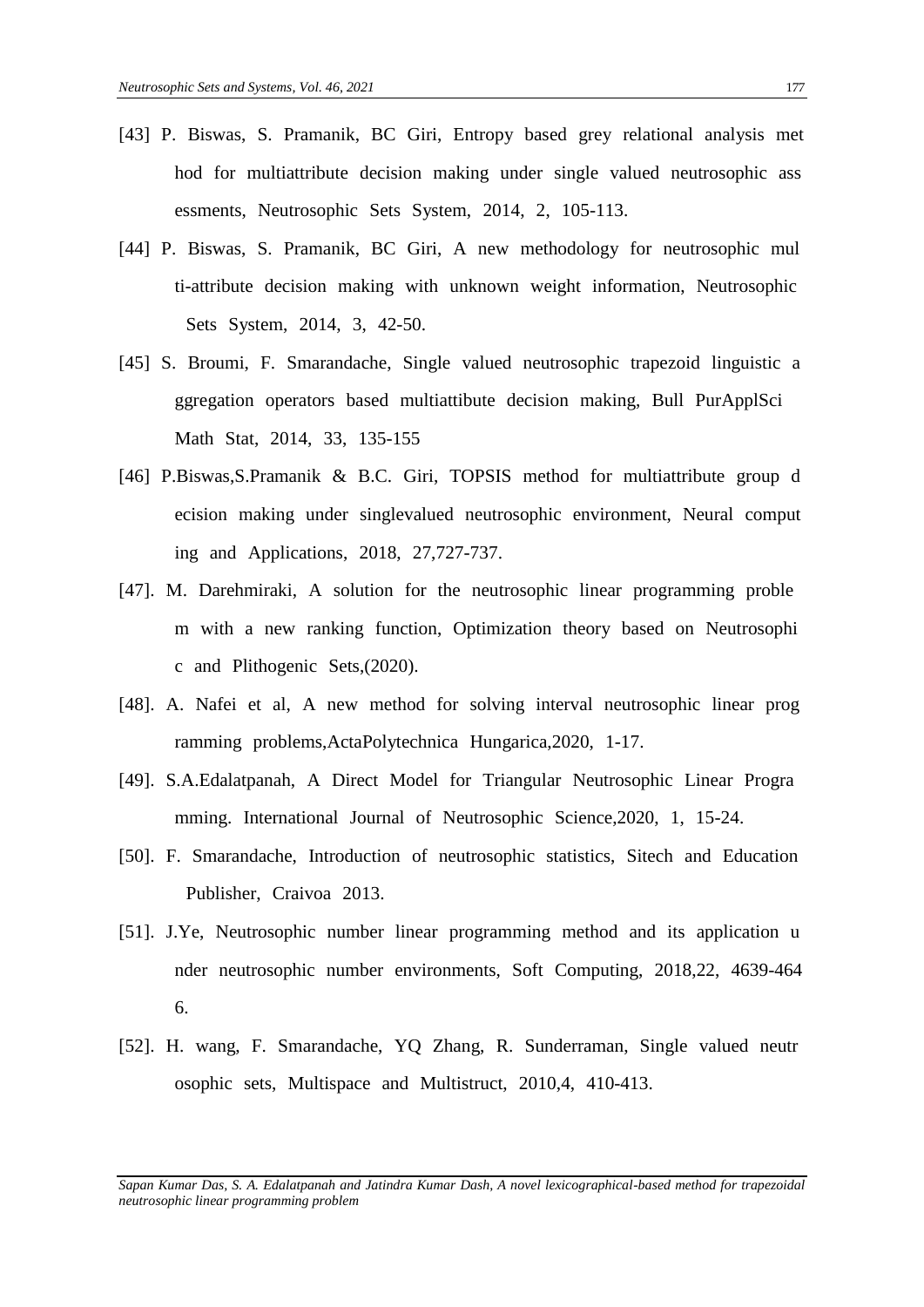- [53]. Parvathi, R., Malathi, C. (2012.a). Intuitionistic fuzzy linear optimization. No tes on Intuitionistic Fuzzy Sets, 18, 48–56.
- [54]. Parvathi, R., Malathi, C. (2012.b). Intuitionistic fuzzy linear programming pr oblems. World applied Sciences Journal, 17, 1802–1807.
- [55]. Dubey, D., Mehra, A. (2011). Linear programming with triangular intuitionis tic fuzzy numbers. Advances in Intelligent Systems Research, 1, 563–569.
- [56]. Bharati SK, Singh SR (2015) A note on solving a fully intuitionistic fuzzy linear programming problem based on sign distance. Int J Comput Appl 119:30–35.
- [57]. Bharati SK, Singh SR (2014) Solving multi objective linear programming pr oblems using intuitionistic fuzzy optimization method: a comparative study. Int J Model Optim 4:10.
- [58]. Smarandache, F.(1998). Neutrosophy: Neutrosophic Probability, Set, and Logi c; American Research Press: Rehoboth, MA, USA.
- [59]. Ji, P., Wang, J. Q., & Zhang, H. Y. (2018). Frank prioritized Bonferroni mean operator with single-valued neutrosophic sets and its application in selecting third-party lo gistics providers. Neural Computing and Applications, 30(3), 799-823.
- [60]. Singh, A., Kumar, A., & Appadoo, S. S. A novel method for solving the fully neutrosophic linear programming problems: Suggested modifications. Jo urnal of Intelligent & Fuzzy Systems, (Preprint),  $1-12$ .
- [61]. Wei Yang, Lulu Cai, S.A. Edalatpanah and F. Smarandache,(2020) Triangula r single neutrosophic data envelopment analysis: Application to hospital per formance management, Symmetry, 12,588-601.
- [62]. S.Das, S.A.Edalatpanah,T.Mandal,(2020) Application of linear fractional programming problem with fuzzy nature in industry sector. FILOMAT, 34, 1-16.

*Sapan Kumar Das, S. A. Edalatpanah and Jatindra Kumar Dash, A novel lexicographical-based method for trapezoidal neutrosophic linear programming problem*